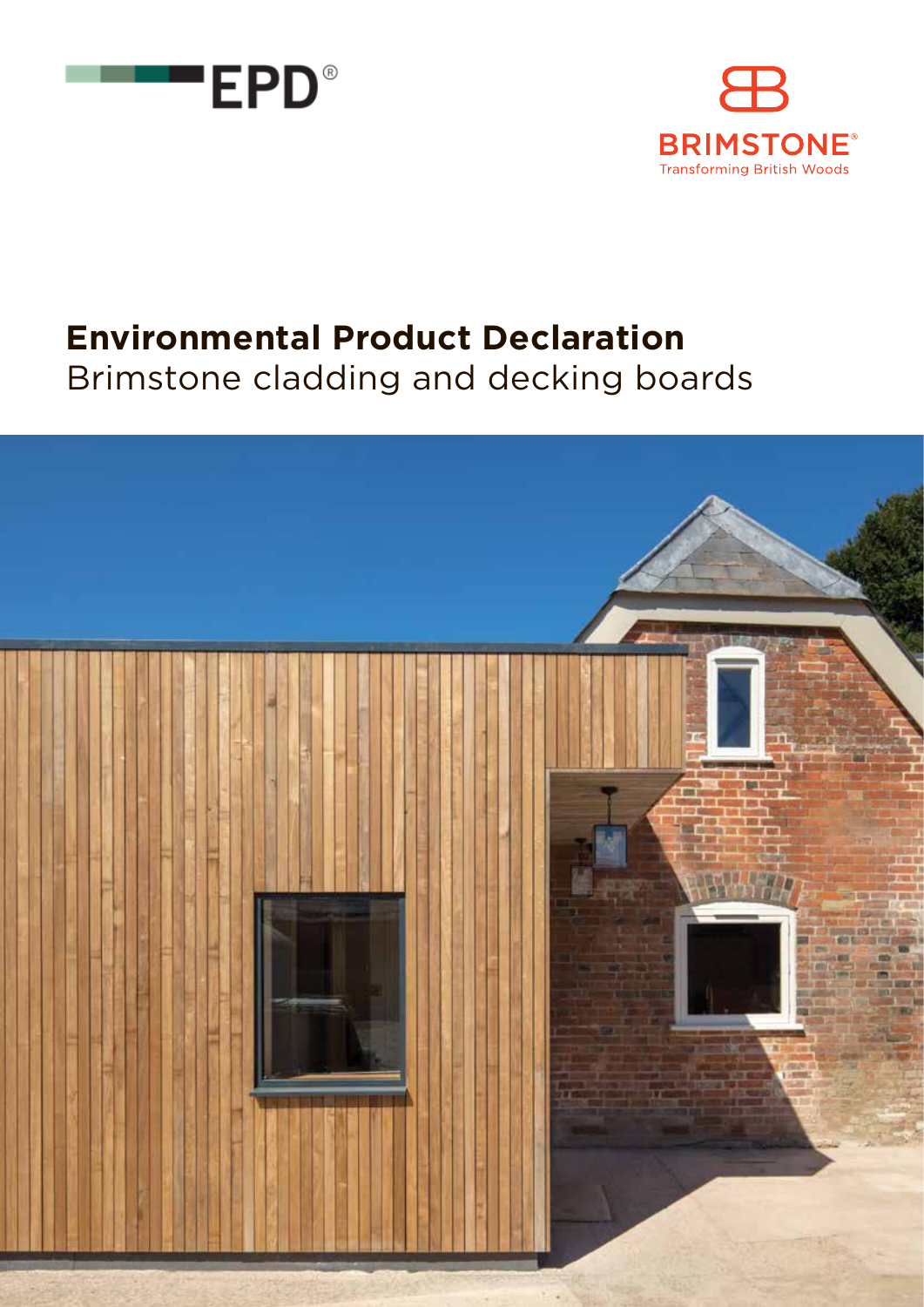

### General Information

#### **Name of declared product**

Brimstone cladding and decking boards

#### **Statement of conformity to standards**

Environmental Product Declaration in accordance with ISO 14025 and EN 15804. EPD of construction products may not be comparable if they do not comply with EN15804.

#### **EPD Program Operator**

The International EPD ® System (www.environdec.com) EPD International AB, Box 210 60, SE-100 31, Stockholm, Sweden.

#### **Owner of the declaration**

Vastern Timber Ltd The Sawmills, Royal Wootton Bassett, Swindon, SN4 7PD, UK

#### **EPD Prepared by**

thinkstep Ltd Euston Tower (Level 33), 286 Euston Road, London, NW1 3DP

**Verified by** Jane Anderson

#### **UN CPC Code**

31102 Wood, sawn or chipped lengthwise, sliced or peeled, of a thickness exceeding 6mm, of non-coniferous wood.

#### **Registration Number**

S-P-01718

**Date of Issue** 2019-10-09

**Valid to** 2024-10-09

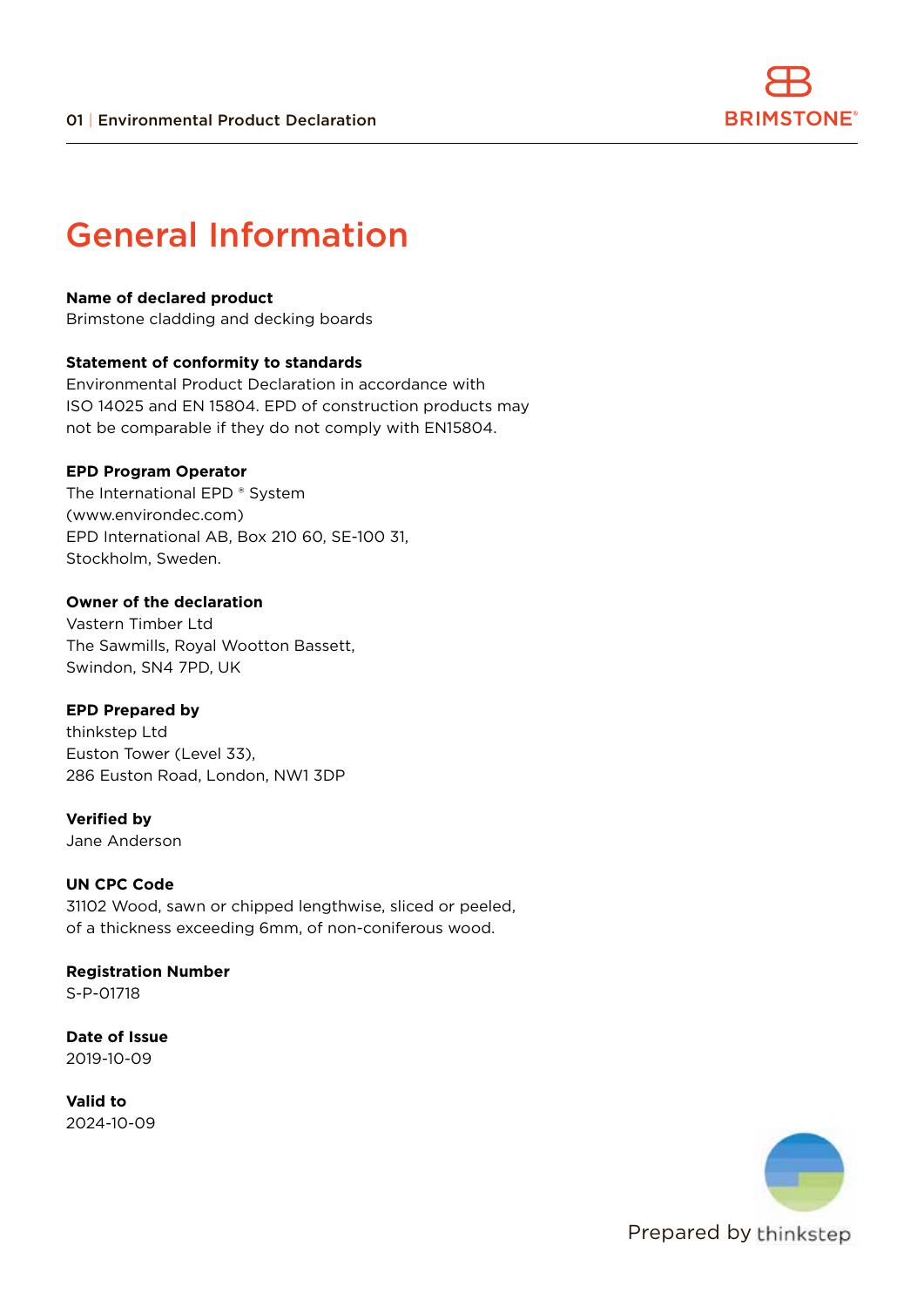

### Product

#### **Product description**

Brimstone is a range of thermally modified British hardwoods manufactured and supplied by Vastern Timber. Brimstone is created by heating the wood to 200°C+ under controlled conditions, a process known as Thermal Modification. This natural, toxin-free method removes moisture, resin and other extractives. The result is a more durable, stable and consistent material that is ideal for external cladding, decking and some joinery applications.

Brimstone is available in three versions, Brimstone ash, Brimstone poplar and Brimstone sycamore, all of which are sourced from GIB accredited woodlands in England and Wales. The wood is highly selected to produce a relatively defect free grading of Class 1 (BS1186-3) or J20 (EN942:2007), ideal for clean and contemporary designs.

The thermal modification process transforms non-durable white hardwoods into products with the highest levels of durability when used away from ground contact. Lab based testing of Brimstone by EPH Dresden has indicated Class 1 durability (EN350-2) for all three versions. Testing has also indicated a 50 – 60% improvement in stability after the modification process.

#### **Company Description**

Vastern Timber is the largest hardwood sawmilling company in the UK. Based in Wiltshire, the Company owns and operates from two sites at Wootton Bassett and Calne, processing upwards of 9000 M3 of logs per year for timber cladding, structural beams and joinery. The company specialises in converting British grown species such as oak, ash, sweet chestnut, poplar, cedar and larch, controlling the whole process from the log to the finished product.

In 2015 Vastern Timber launched the Brimstone range of thermally modified hardwoods with the aim of creating a demand for the lesser used, but widely available, white hardwoods in British woodlands. Since the demise of the furniture industry in the UK species including ash, sycamore and poplar have become less desirable leading to falling levels of woodland management. Brimstone is designed to be part of the solution to this problem.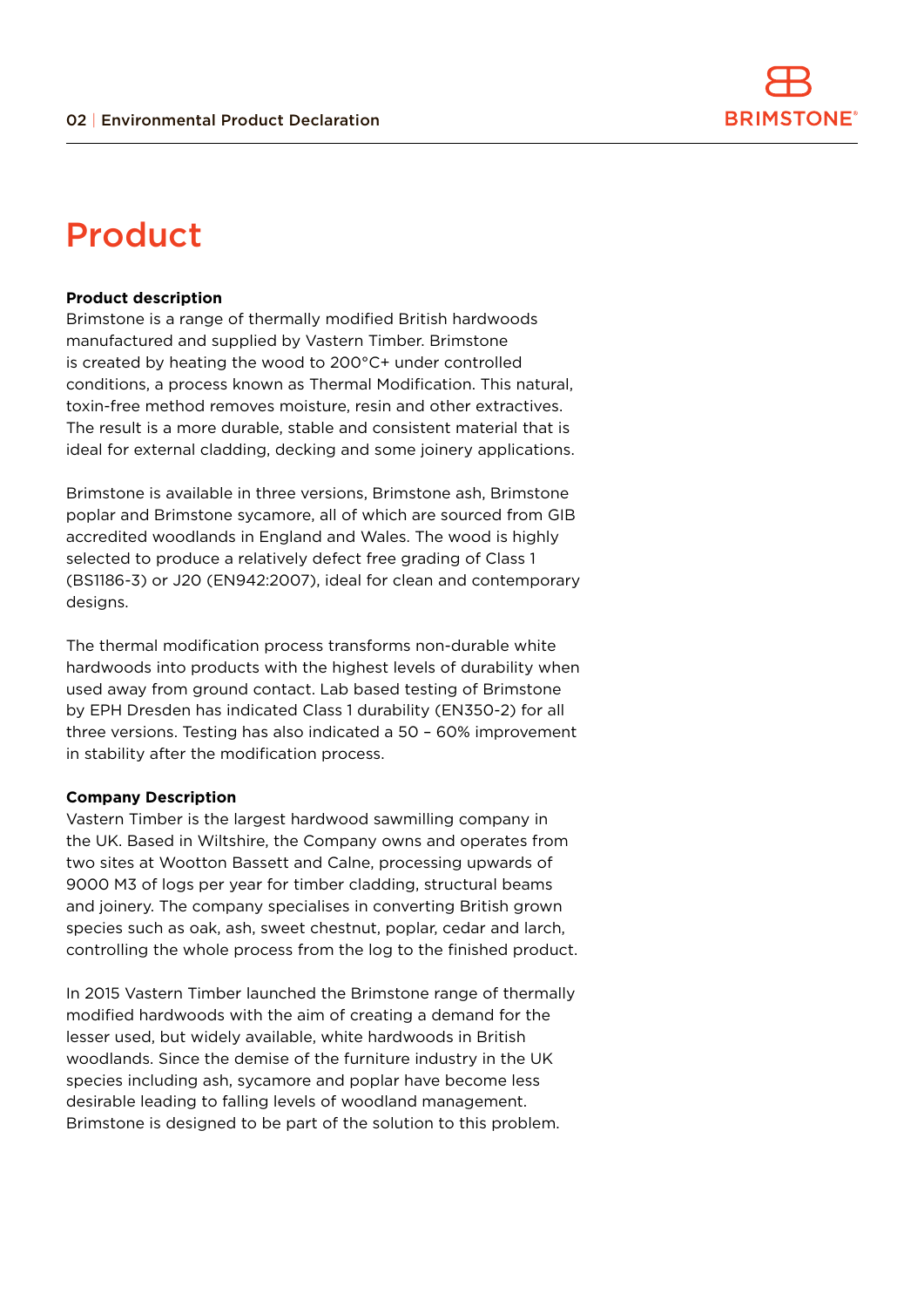

#### **Product specification**

This EPD relates to the range of Brimstone products made by Vastern Timber including Brimstone Ash, Brimstone Sycamore and Brimstone Poplar, which are supplied to UK customers.

In 2018 Brimstone products were produced from the different wood species in the following proportions: ash (38.6%), sycamore (7.3%) and poplar (54.1%).

#### **Technical data**

Key characteristics of Brimstone cladding and decking boards.

| <b>Technical Specification</b>     | <b>Value/Comment</b>                                                        |
|------------------------------------|-----------------------------------------------------------------------------|
| Base timber                        | British grown ash, poplar and sycamore                                      |
| Independent certification          | GIB (Grown in Britain)                                                      |
| Quality (EN942:2007)               | J20                                                                         |
| (BS1186-3)                         | Class 1                                                                     |
| Moisture content                   | 4-6%                                                                        |
| Durability (EN350-2)               | Very durable. Class 1                                                       |
| Desired service life (BS8417)      | At least 30 years when used above ground                                    |
| Emission of formaldehyde (EN14915) | E1 (Not significant)                                                        |
| Reaction to fire (EN14915)         | Euroclass F (Untested) / D-s2, dO                                           |
| Other                              | As with all thermally modified products,<br>Brimstone is relatively brittle |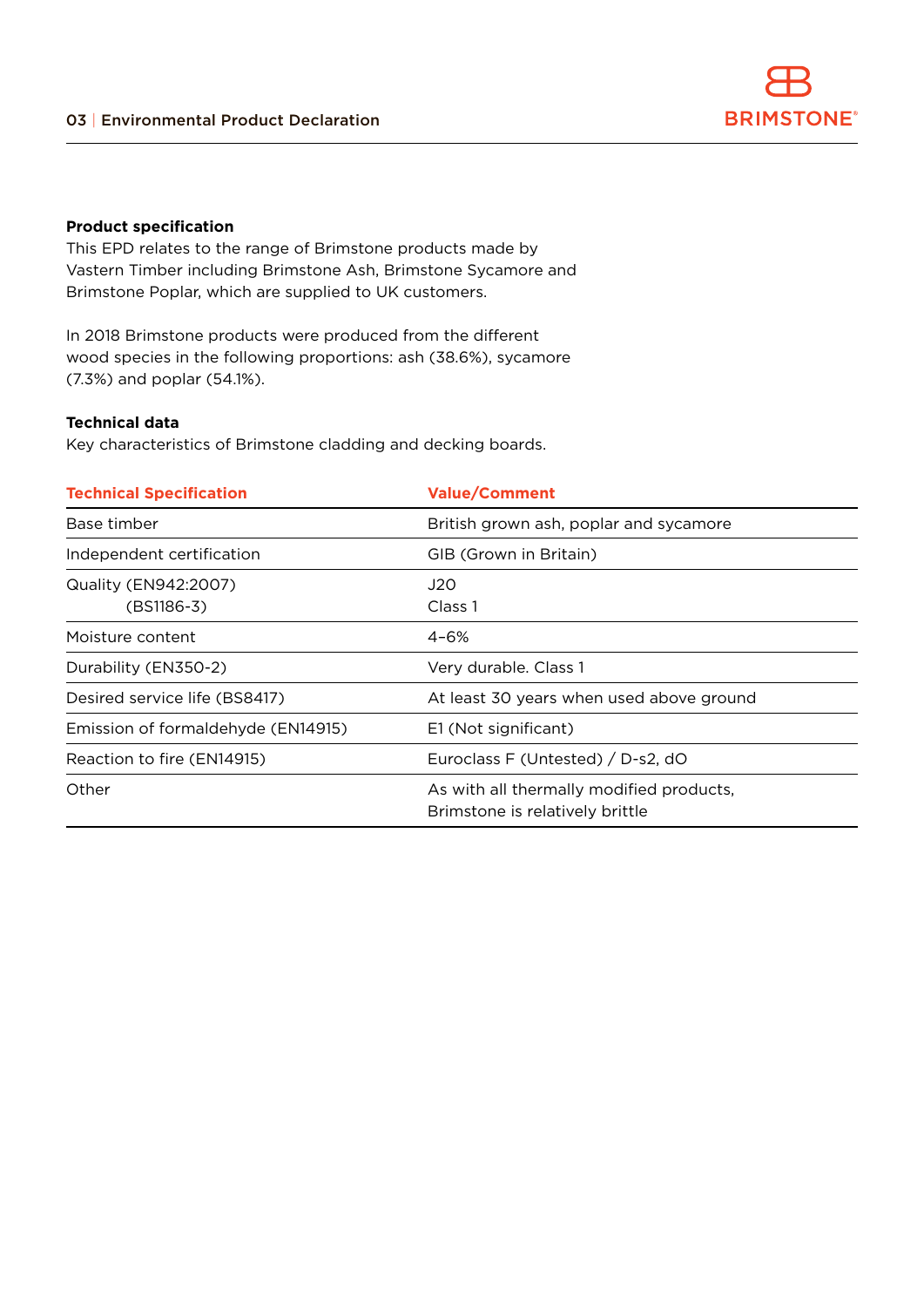

### Modelling the life-cycle

The calculation procedures described in EN ISO 14044:2006 and EN15804:2012 were followed and applied consistently throughout the study.

#### **Declared unit**

#### **Brimstone Ash**

1 m3 of profiled thermally modified timber board made from ash with apparent density 631 kg/m3 and moisture content of approximately 4% used for cladding or decking.

#### **Brimstone Sycamore**

1 m3 of profiled thermally modified timber board made from sycamore with apparent density 571 kg/m3 and moisture content of approximately 4% used for cladding.

#### **Brimstone Poplar**

1 m3 of profiled thermally modified timber board made from poplar with apparent density 409 kg/m3 and moisture content of approximately 4% used for cladding.

To convert from 1 m3 to 1 kg profiled thermally modified timber board the results in this EPD should be divided by 631 kg/m3 for ash, by 572 kg/m3 for sycamore and by 409 kg/m3 for poplar.

All Brimstone achieves class 1 for durability (EN350); this is according to EN335 for class 3 in use conditions of 'occasionally wet' timber, which gives a service life of 60 years. However, the reference service life (RSL) was taken to be 30 years as a more conservative choice considering the product is likely to be more than 'occasionally wet' when used in the UK.

This RSL is calculated based on the following reference conditions:

- Used above-ground in outdoor applications such as cladding or decking
- Avoiding ground contact
- Without varnish, paint, preservatives or other coatings
- Under average UK climatic conditions.

There should be no requirement for further treatment or maintenance during the product's lifetime.

#### **System boundary**

A top-level process flow diagram for the life cycle of the Brimstone profiled thermally modified timber board is given in Figure 1, below along with the corresponding life cycle module from EN 15804.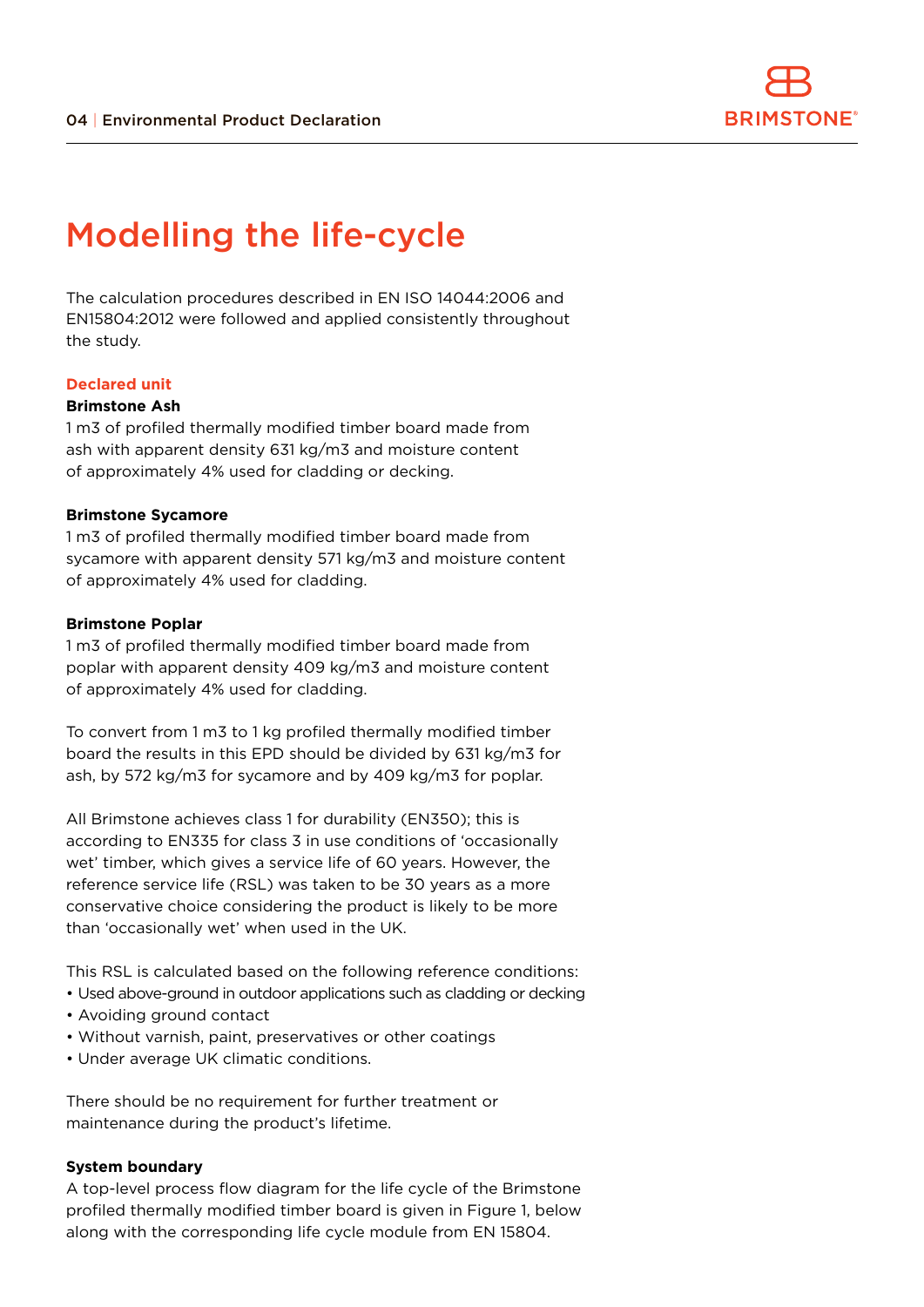#### **Figure 1**

Flow diagram showing the process steps included within the system boundary of the study.

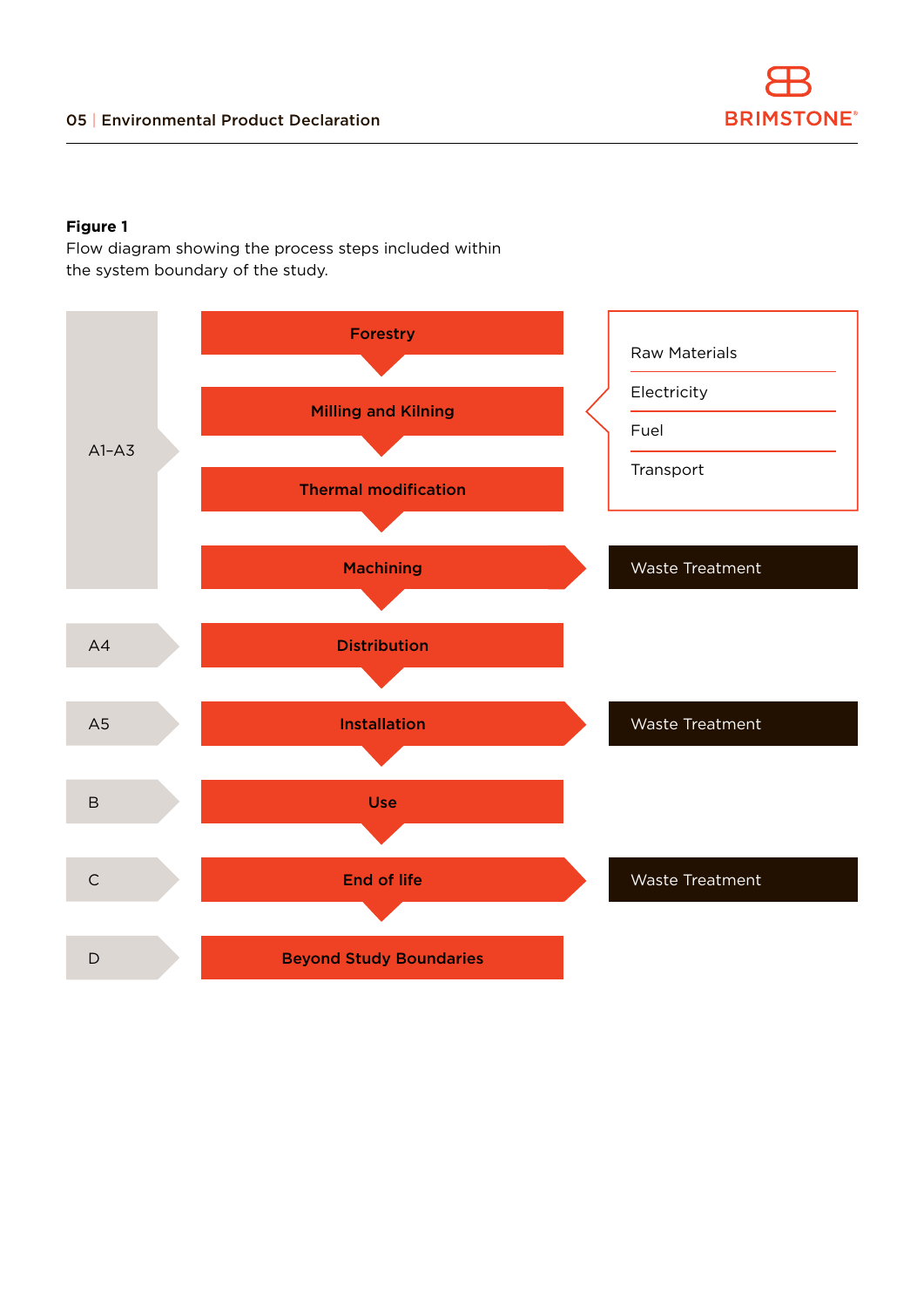

#### **Assumptions for Modelling Downstream Life Cycle Stages**

It is assumed that the customer for the Brimstone boards is located in the UK and all subsequent downstream activities have been modelled to be representative of this geographical region.

Following product manufacture it is assumed that the finished Brimstone boards are transported 160 km to the customer for installation.

Brimstone boards are available in a range of dimensions so if the quantities and dimensions are specified correctly there should be minimum installation waste, however a conservative estimate of 10% installation losses has been applied. This waste material is assumed to be chipped and used as biomass fuel.

It is assumed that 2.88 kg stainless steel nails are required to install each cubic metre of board. Other installation materials that may be required have been excluded from this assessment as these will vary according to the specific requirements of each construction project.

Brimstone boards should require no treatment (e.g. painting/ varnishing) or maintenance (e.g. repair or refurbishment) during use, nor do they require water or energy, so all use stage impacts are assessed as zero.

Due to the nature of Brimstone boards and their expected location in a building, it is probable that deconstruction would predominantly be achieved using manual labour, so no energy has been modelled for the deconstruction process. As with installation waste, it is assumed that at end of life the boards are transported 50 km to a waste treatment plan where they are chipped and used for biomass fuel.

#### **Data quality**

Data collection followed the guidance provided in EN 15804, clause 4.3.2. All data received were cross-checked for completeness and plausibility using mass balances and stoichiometry, as well as internal and external benchmarking.

All producer-specific data are from 2018 and are based on one-year averaged data, representative of the scenario currently in use.

Background data for LCA modelling were sourced from the GaBi 2018 databases, for which full documentation is available online (thinkstep, 2018).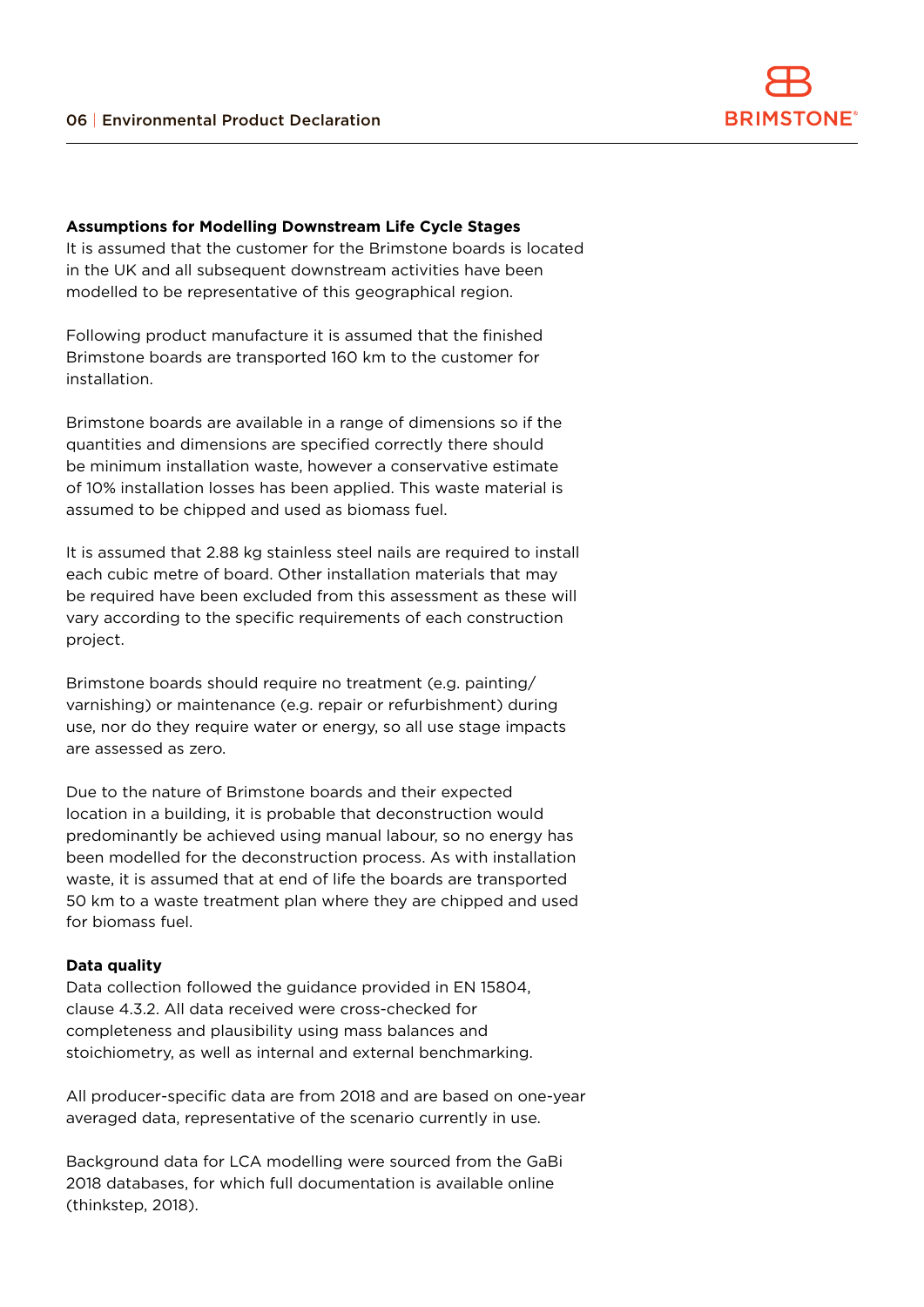

#### **Cut-off criteria**

Cut-off criteria follows EN 15804, whereby all emissions and their environmental impact contributing greater than 1% to the total must be recorded.

In this assessment, all information gathered from data collection for the production of Brimstone timber have been modelled, i.e. all raw materials used, the electrical energy and other fuels used, use of ancillary materials and all direct production waste. Transport data on input and output flows have also considered. Scenarios have been developed to account for downstream processes such as installation, demolition and waste treatment. No data on inputs or outputs have knowingly been omitted from the assessment. The only exception is the packaging used for transporting the finished product to the installation site. This comprises two thin plastic straps per pack of boards to secure them together for transport. These fall far below the cut off thresholds for energy and mass and so have been omitted from the assessment.

#### **Allocation**

#### **Co-product allocation:**

During production of profiled Brimstone boards, a significant quantity of woodchip co-product is generated. Most of this is used within the process (e.g. the drying kiln) but the excess is sold, and so forms a co-product from the Brimstone production process. Economic data were gathered from Vastern Timber relating to the cost of the Brimstone boards and the woodchip co-product and allocation was applied based on economic value.

#### **Multi-input allocation:**

The module C4 includes end of life datasets (e.g. for landfill of stainless steel nails) in which different products are treated together within a single process. The allocation procedures followed in these cases are based on a physical allocation of the mass flows and are documented in the GaBi online documentation (thinkstep, 2018).

#### **Allocation procedure of reuse, recycling and recovery:**

Brimstone boards are modelled as being chipped at end of life, ready for use as biomass fuel.

Energy recovered from waste arising in downstream processes (A5 and C3) is grouped with the potential benefits reported in module D. The thermal energy recovered in D is modelled as substituting for thermal energy from natural gas, as a conservative choice (based on guidance from EN 16485, Table 1 and section 6.4.3.3).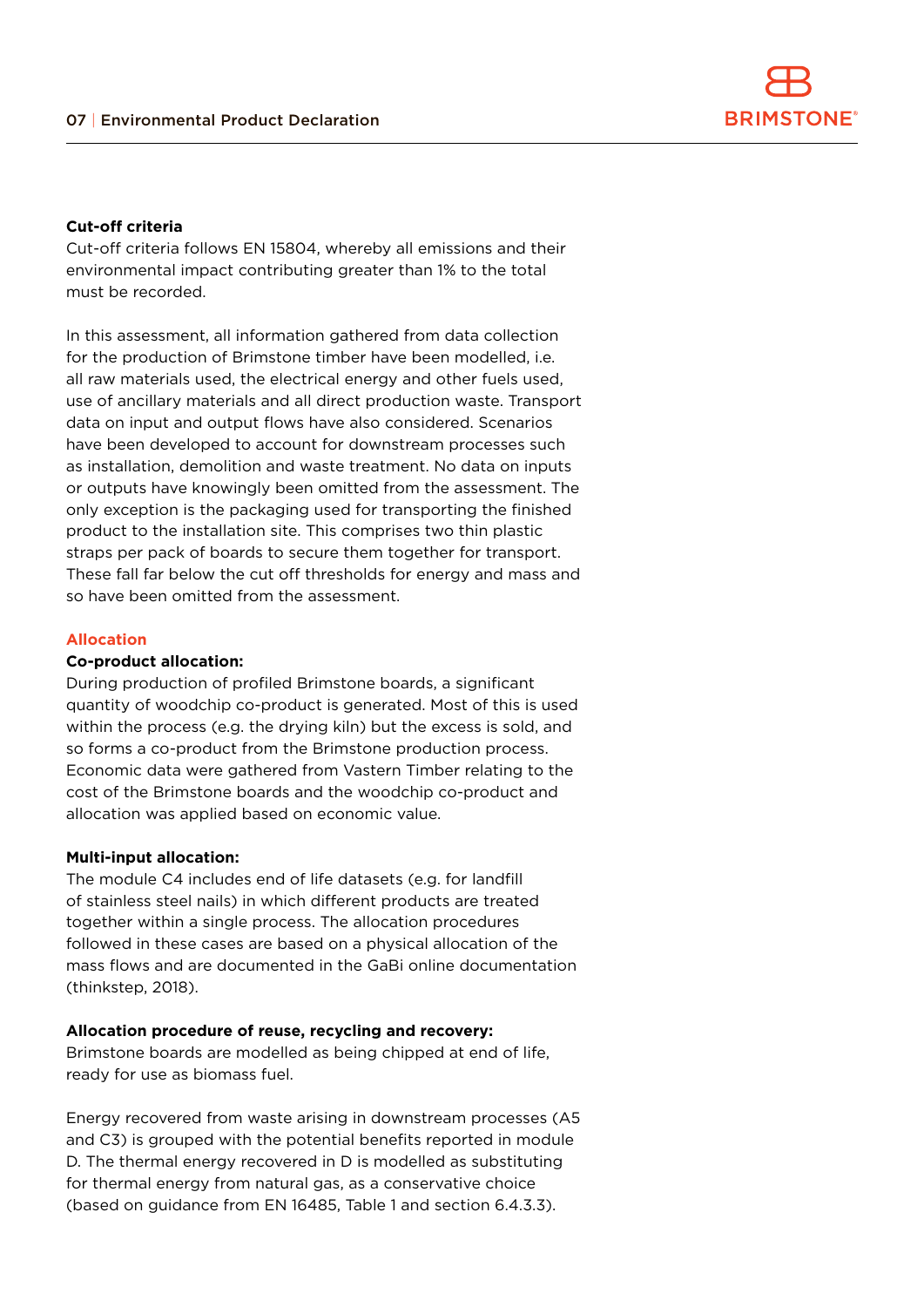

Woodchips are produced from Brimstone waste in modules A5 and C3. As these woodchips cross the boundary of the product system their renewable energy and biogenic carbon content is subtracted from modules A5 and C3 and added to module D. These are inherent properties of the woodchips and so are carried with them as they enter the next product system.

#### **Carbon Sequestration**

The carbon sequestered has been taken into account for the finished product, calculated according to EN 16485 for round and sawn timber. The densities of ash, sycamore and poplar at 4% moisture content are 631 kg/m3, 571 kg/m3 and 409 kg/m3, respectively. Accordingly, each m3 of Brimstone board sequesters 1,110 kg CO2/m3 for ash, 1,010 kg CO2/m3 for sycamore and 719 kg CO2/m3 for poplar.

## LCA System Boundaries

The scope of this EPD is "cradle to gate with options"; it follows the modular system boundary of EN 15804, as illustrated in the following table. All modules from A1 to D were declared.

| <b>Product stage</b><br>A <sub>1</sub><br>Raw material supply (extraction, processing, recycled material) |                |                                                   |  |  |  |  |  |
|-----------------------------------------------------------------------------------------------------------|----------------|---------------------------------------------------|--|--|--|--|--|
|                                                                                                           | A2             | Transport to manufacturer                         |  |  |  |  |  |
|                                                                                                           | A3             | Manufacturing                                     |  |  |  |  |  |
| <b>Construction</b>                                                                                       | A4             | Transport to building site                        |  |  |  |  |  |
| process stage                                                                                             | A5             | Installation into building                        |  |  |  |  |  |
| Use stage                                                                                                 | B <sub>1</sub> | Use $/$ application                               |  |  |  |  |  |
|                                                                                                           | B <sub>2</sub> | Maintenance                                       |  |  |  |  |  |
|                                                                                                           | B3             | Repair                                            |  |  |  |  |  |
|                                                                                                           | <b>B4</b>      | Replacement                                       |  |  |  |  |  |
|                                                                                                           | <b>B5</b>      | Refurbishment                                     |  |  |  |  |  |
|                                                                                                           | <b>B6</b>      | Operational energy use                            |  |  |  |  |  |
|                                                                                                           | B7             | Operational water use                             |  |  |  |  |  |
| <b>End-of-life stage</b>                                                                                  | C1             | Deconstruction / demolition                       |  |  |  |  |  |
|                                                                                                           | C <sub>2</sub> | Transport to EoL                                  |  |  |  |  |  |
|                                                                                                           | C <sub>3</sub> | Waste processing for reuse, recovery or recycling |  |  |  |  |  |
|                                                                                                           | C <sub>4</sub> | Disposal                                          |  |  |  |  |  |
| <b>BTSB*</b>                                                                                              | D              | Reuse, recovery or recycling potential            |  |  |  |  |  |

\*Benefits and loads beyond the system boundary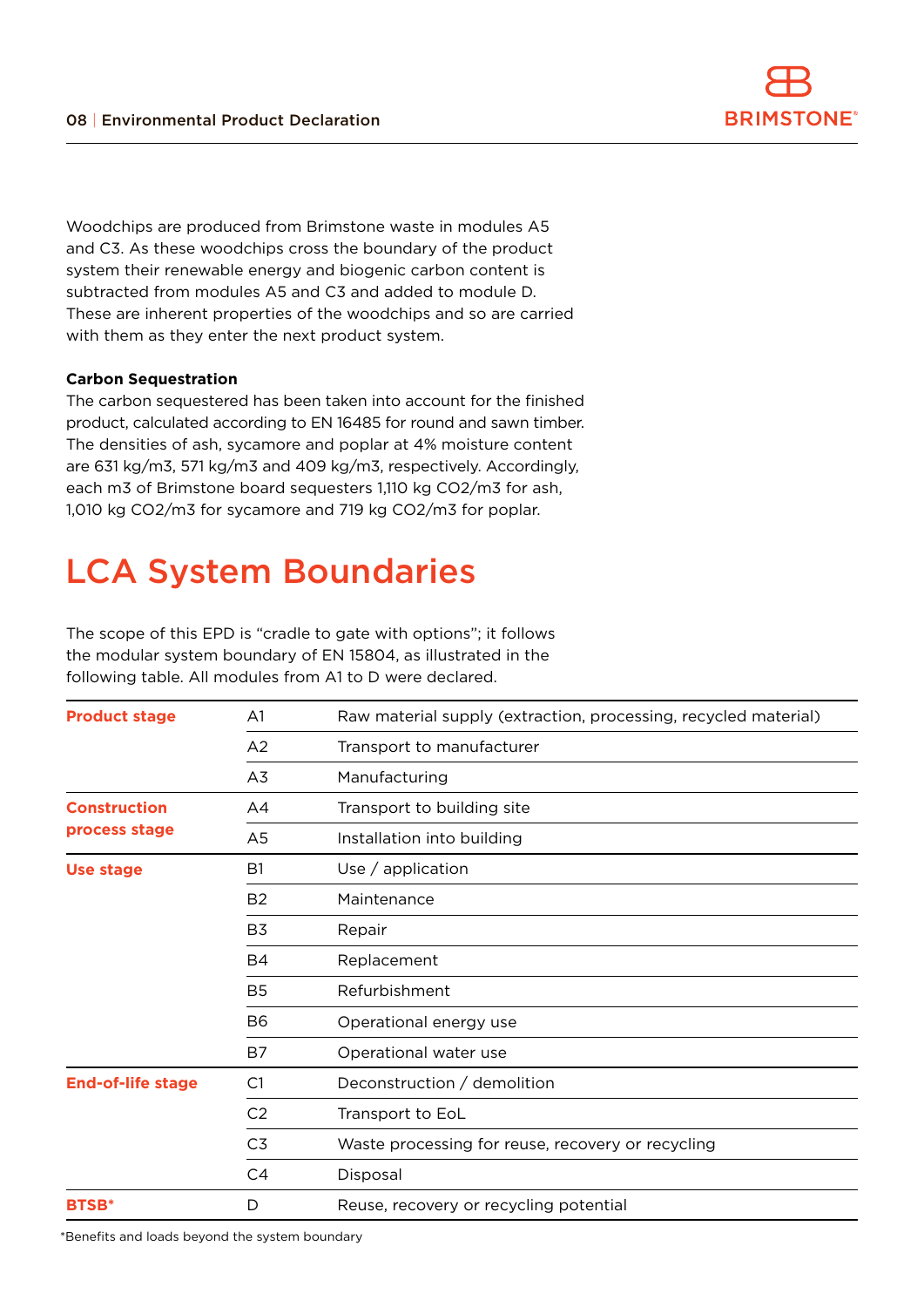## Results Indicators

| <b>Environmental Impacts</b>                         | <b>Abbreviation</b> | <b>Unit</b>             |
|------------------------------------------------------|---------------------|-------------------------|
| Global warming potential                             | GWP                 | kg CO2 equivalent       |
| Depletion potential of the stratospheric ozone layer | ODP                 | kg CFC 11 equivalent    |
| Acidification potential of soil and water            | AP                  | kg SO2 equivalent       |
| Eutrophication potential                             | ΕP                  | kg (PO4)3-equivalent    |
| Formation potential of tropospheric ozone            | <b>POCP</b>         | kg C2H4 equivalent      |
| Abiotic depletion potential for non-fossil resources | ADPF                | kg Sb equivalent        |
| Abiotic depletion potential for fossil resources     | <b>ADPF</b>         | MJ, net calorific value |

| <b>Environmental Impacts</b>                          | <b>Abbreviation</b> | Unit                    |
|-------------------------------------------------------|---------------------|-------------------------|
| Use of renewable primary energy as energy carrier     | PERE                | MJ, net calorific value |
| Use of renewable primary energy as raw materials      | <b>PERM</b>         | MJ, net calorific value |
| Total use of renewable primary energy                 | <b>PERT</b>         | MJ, net calorific value |
| Use of non-renewable primary energy as energy carrier | <b>PENRE</b>        | MJ, net calorific value |
| Use of non-renewable primary energy as raw materials  | <b>PENRM</b>        | MJ, net calorific value |
| Total use of non-renewable primary energy             | <b>PENRT</b>        | MJ, net calorific value |
| Use of secondary material                             | <b>SM</b>           | kg                      |
| Use of renewable secondary fuels                      | <b>RSF</b>          | MJ, net calorific value |
| Use of non-renewable secondary fuels                  | <b>NRSF</b>         | MJ, net calorific value |
| Net use of fresh water                                | <b>FW</b>           | kg                      |

| <b>Environmental Impacts</b> | <b>Abbreviation</b> | Unit |
|------------------------------|---------------------|------|
| Hazardous waste disposed     | <b>HWD</b>          | ka   |
| Non-hazardous waste disposed | <b>NHWD</b>         | ka   |
| Radioactive waste disposed   | <b>RWD</b>          | κq   |

| <b>Environmental Impacts</b>  | <b>Abbreviation</b> | Unit |
|-------------------------------|---------------------|------|
| Components for reuse          | <b>CRU</b>          | kg   |
| Materials for recycling       | <b>MFR</b>          | kg   |
| Materials for energy recovery | <b>MER</b>          | kg   |
| Exported electrical energy    | <b>FFF</b>          | MJ   |
| Exported thermal energy       | FFT                 | MJ   |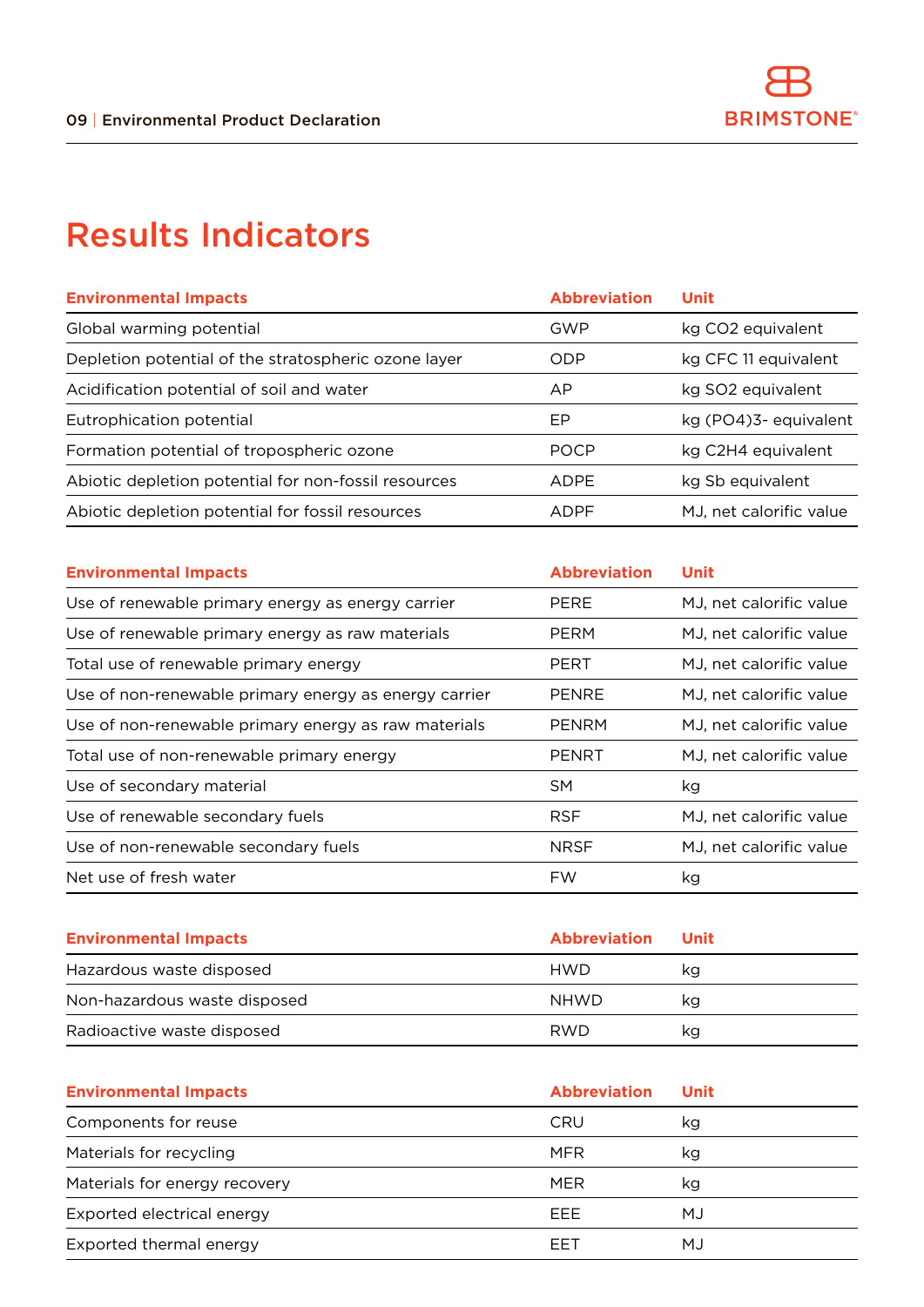### LCA Results: Brimstone Ash

#### **Environmental Impact**

Parameters describing environmental impacts\*

| <b>Parameter</b> | <b>Unit</b>       | $A1-3$   | A <sub>4</sub> | <b>A5</b> | <b>B1</b><br>-B7 | C <sub>1</sub> | C <sub>2</sub> | C <sub>3</sub>    | C <sub>4</sub> | D                     |
|------------------|-------------------|----------|----------------|-----------|------------------|----------------|----------------|-------------------|----------------|-----------------------|
| <b>GWP</b>       | [kg CO2-eg.]      | -704     | 6.03           | 51.8      | $\circ$          | $\circ$        | 1.88           | 1110              | 0.0458         | -792                  |
| <b>ODP</b>       | [kg CFC11-eg.]    | 4.00E-10 | 2.50E-13       | 4.60E-11  | $\circ$          | $\Omega$       | 7.82E-14       | 3.84E-13          |                | $1.04E-14 - 3.95E-14$ |
| AP               | [kg SO2-eg.]      | 3.21     | 5.23E-03       | 0.387     | $\circ$          | $\Omega$       | $1.63E - 03$   | 9.87E-03          | 2.71E-04       | 1.84                  |
| EP.              | $[kq P043 - eq.]$ | 0.225    | $1.21E - 03$   | 0.0264    | $\circ$          | $\Omega$       |                | 3.78E-04 8.84E-04 | 3.74E-05       | 0.0613                |
| <b>POCP</b>      | [kg ethene-eg.]   | 0.826    | $-4.10E - 05$  | 0.0859    | $\Omega$         | $\Omega$       | $-1.28E - 05$  | $1.71E - 0.3$     | 2.14E-05       | 0.210                 |
| <b>ADPE</b>      | [kg Sb-eg.]       | 3.59E-05 | 5.34E-07       | 5.66E-04  | $\Omega$         | $\Omega$       | 1.67E-07       | 3.38E-07          | 1.76E-08       | $-1.12E - 0.5$        |
| <b>ADPF</b>      | [MJ]              | 6090     | 81.9           | 771       | $\circ$          | 0              | 25.6           | 298               | 0.592          | -13500                |

**GWP** Global warming potential;

**ODP** Ozone depletion potential;

**AP** Acidification potential;

**EP** Eutrophication potential;

**POCP** Photochemical ozone creation potential;

**ADPE** Abiotic depletion potential for non-fossil resources;

**ADPF** Abiotic depletion potential for fossil resources,

**WSP** Water scarcity potential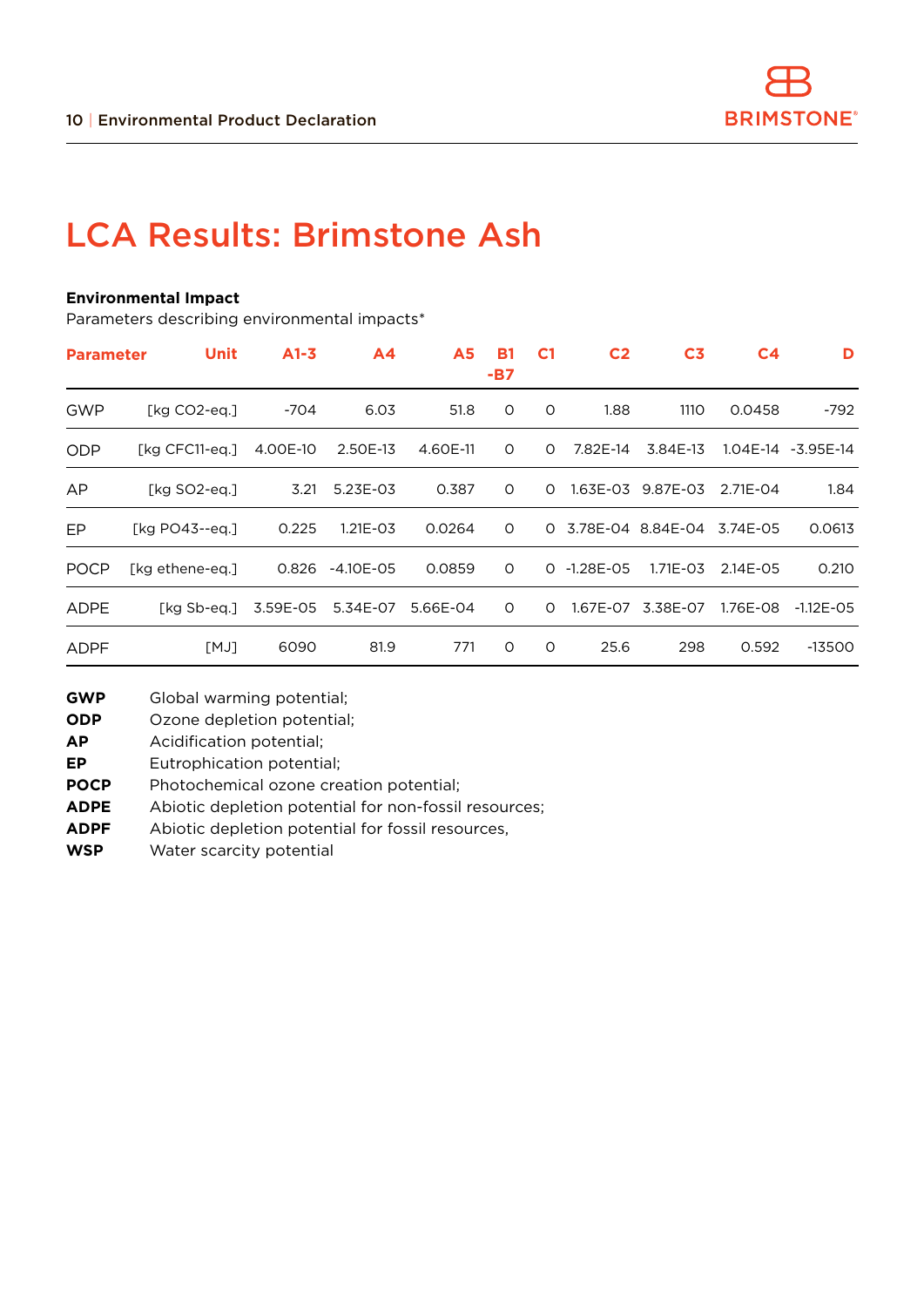#### **Resource Use and Primary Energy**

Parameters describing resource use, secondary materials and fuels, use of water\*

| Para-<br>meter | Unit | $A1-3$   | A4       | <b>A5</b> | <b>B1</b><br>$-B7$ | C <sub>1</sub> | C <sub>2</sub> | C <sub>3</sub> | C <sub>4</sub> | D        |
|----------------|------|----------|----------|-----------|--------------------|----------------|----------------|----------------|----------------|----------|
| <b>PERE</b>    | [MJ] | 22200    | 4.30     | 2020      | O                  | 0              | 1.34           | $-11500$       | 0.0760         | 12600    |
| <b>PERM</b>    | [MJ] | 9250     | O        | 0         | O                  | O              | $\circ$        | $\circ$        | $\circ$        | 0        |
| <b>PERT</b>    | [MJ] | 31500    | 4.30     | 2020      | O                  | $\circ$        | 1.34           | $-11500$       | 0.0760         | 12600    |
| <b>PENRE</b>   | [MJ] | 6480     | 82.4     | 822       | O                  | $\circ$        | 25.7           | 299            | 0.614          | $-13500$ |
| <b>PENRM</b>   | [MJ] | $\circ$  | $\circ$  | O         | O                  | $\circ$        | $\circ$        | $\circ$        | O              | $\circ$  |
| <b>PENRT</b>   | [MJ] | 6480     | 82.4     | 822       | O                  | $\circ$        | 25.7           | 299            | 0.614          | $-13500$ |
| SM             | [kg] | O        | $\circ$  | $\circ$   | $\circ$            | $\circ$        | $\circ$        | $\circ$        | $\circ$        | 0        |
| <b>RSF</b>     | [MJ] | 7.99E-11 | 4.05E-28 | 7.99E-12  | 0                  | 0              | $1.27E - 28$   | 1.48E-28       | $9.31E - 24$   | 13900    |
| <b>NRSF</b>    | [MJ] | 1.73E-03 | 6.16E-27 | 1.73E-04  | 0                  | O              | 1.92E-27       | 2.25E-27       | 1.09E-22       | $\circ$  |
| <b>FW</b>      | [m3] | 0.714    | 7.92E-03 | 0.146     | 0                  | $\circ$        | 2.47E-03       | 2.88E-03       | 1.17E-04       | 0.0697   |

| <b>PERE</b>  | Use of renewable primary energy excluding renewable<br>primary energy resources used as raw materials; |
|--------------|--------------------------------------------------------------------------------------------------------|
| <b>PERM</b>  | Use of renewable primary energy resources used as<br>raw materials:                                    |
| <b>PERT</b>  | Total use of renewable primary energy resources;                                                       |
| <b>PENRE</b> | Use of non-renewable primary energy excluding                                                          |
|              | non-renewable primary energy resources used as raw materials;                                          |
| <b>PENRM</b> | Use of non-renewable primary energy resources used                                                     |
|              | as raw materials:                                                                                      |
| <b>PENRT</b> | Total use of non-renewable primary energy resources;                                                   |
| SΜ           | Use of secondary material;                                                                             |
| <b>RSF</b>   | Use of renewable secondary fuels;                                                                      |
| <b>NRSF</b>  | Use of non-renewable secondary fuels;                                                                  |
| <b>FW</b>    | Use of net fresh water                                                                                 |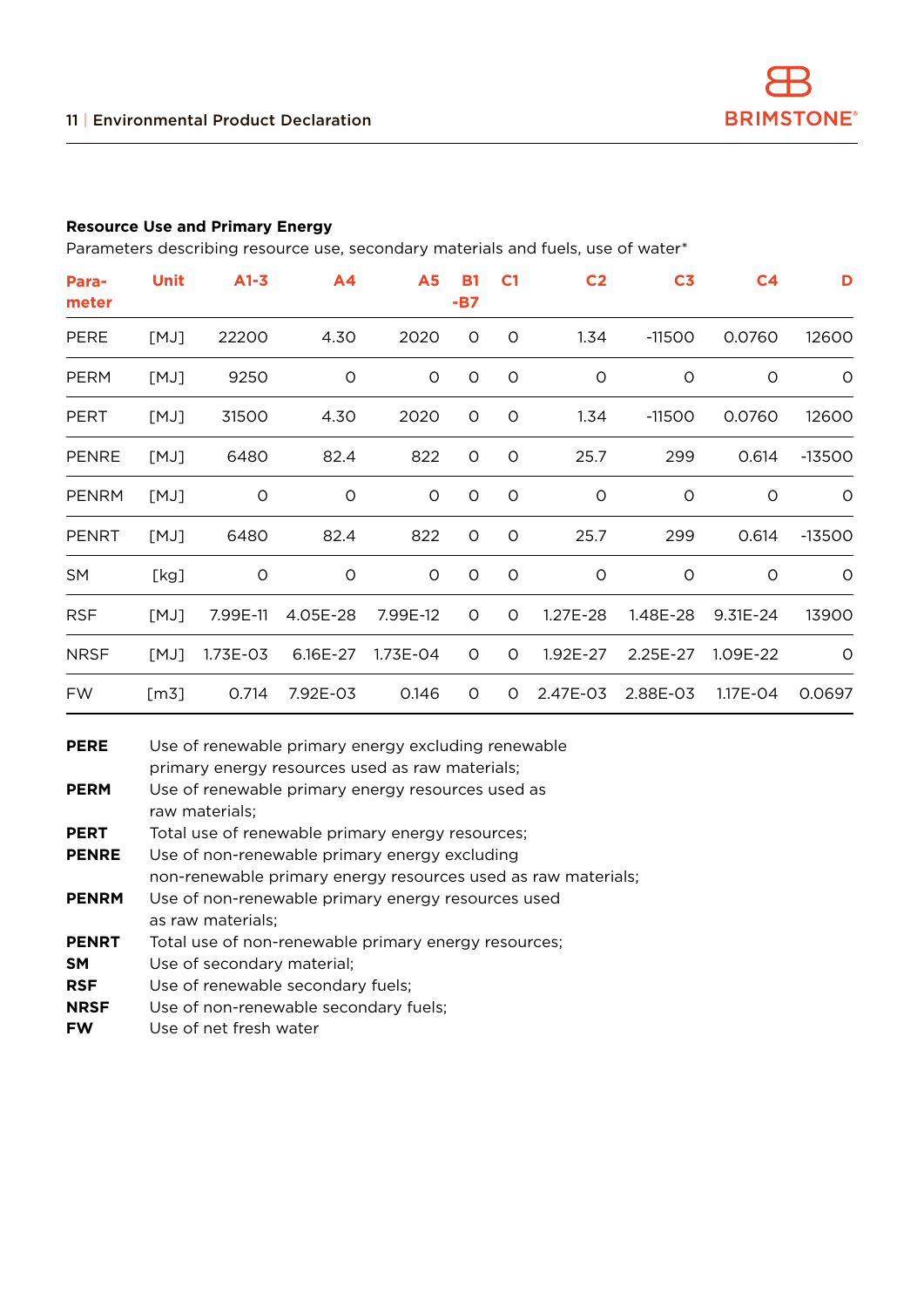#### **Ouput flows at end of life and waste categories**

Parameters describing environmental impacts\*

| Para-<br>meter | Unit | $A1-3$                          | A <sub>4</sub> | <b>A5</b> | <b>B1</b><br>-B7 | C <sub>1</sub> | C <sub>2</sub>      | C <sub>3</sub> | C <sub>4</sub> | D                                      |
|----------------|------|---------------------------------|----------------|-----------|------------------|----------------|---------------------|----------------|----------------|----------------------------------------|
| <b>HWD</b>     |      | [kg] 5.00E-04 4.34E-06 5.12E-05 |                |           | $\overline{O}$   |                |                     |                |                | 0 1.36E-06 1.60E-06 1.06E-08 -2.85E-06 |
| <b>NHWD</b>    | [kg] | 12.5                            | 6.61E-03       | 2.60      | $\circ$          |                | 0 2.06E-03 3.74E-03 |                | 2.88           | 8.07                                   |
| <b>RWD</b>     | [kg] | 0.159                           | 1.72E-04       | 0.0206    | $\circ$          |                |                     |                |                | 0 5.37E-05 3.26E-04 8.88E-06 -7.96E-03 |
| CRU            | [kg] | $\circ$                         | O              | 0         | $\circ$          | $\circ$        | 0                   | O              | O              | $\circ$                                |
| <b>MFR</b>     | [kg] | $\circ$                         | $\circ$        | 0         | $\circ$          | $\circ$        | O                   | O              | O              | $\circ$                                |
| <b>MER</b>     | [kg] | $\circ$                         | $\circ$        | 63.1      | O                | $\circ$        | O                   | 631            | O              | $\circ$                                |
| EEE            | [MJ] | O                               | $\circ$        | $\circ$   | $\circ$          | $\circ$        | O                   | O              | $\circ$        | $\circ$                                |
| <b>EET</b>     | [MJ] | O                               | O              | 0         | $\circ$          | $\circ$        | O                   | O              | $\circ$        | 0                                      |

- **HWD** Hazardous waste disposed;
- **NHWD** Non-hazardous waste disposed;
- **RWD** Radioactive waste disposed;
- **CRU** Components for re-use;
- **MFR** Materials for recycling;
- **MER** Materials for energy recovery;
- **EEE** Exported electrical energy;
- **EET** Exported thermal energy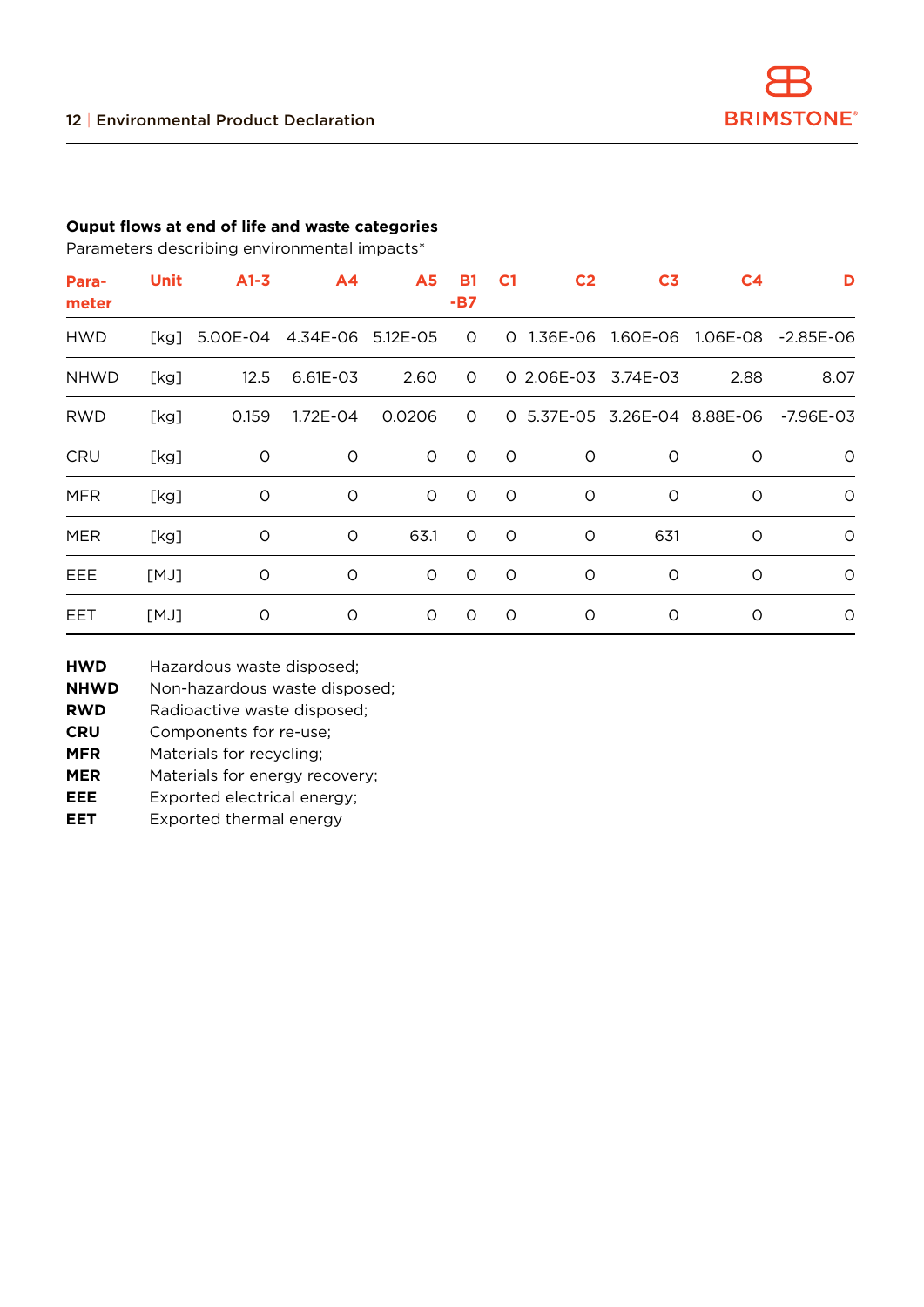### LCA Results: Brimstone Sycamore

#### **Environmental Impact**

Parameters describing environmental impacts\*

| <b>Parameter</b> | Unit              | $A1-3$   | A <sub>4</sub> | <b>A5</b> | <b>B1</b><br>-B7 | C <sub>1</sub> | C <sub>2</sub> | C <sub>3</sub>      | C <sub>4</sub> | D                     |
|------------------|-------------------|----------|----------------|-----------|------------------|----------------|----------------|---------------------|----------------|-----------------------|
| GWP              | [kg CO2-eg.]      | -639     | 5.46           | 47.6      | 0                | 0              | 1.70           | 1010                | 0.0458         | $-717$                |
| <b>ODP</b>       | [kg CFC11-eg.]    | 3.63E-10 | 2.27E-13       | 4.22E-11  | $\Omega$         | $\Omega$       | 7.07E-14       | 3.48E-13            |                | $1.04E-14 - 3.57E-14$ |
| AP               | [kg SO2-eg.]      | 2.93     | 4.73E-03       | 0.358     | $\circ$          | $\Omega$       | 1.48E-03       | 8.93E-03            | 2.71E-04       | 1.66                  |
| EP.              | $[kq P043 - eq.]$ | 0.206    | 1.09E-03       | 0.0245    | $\circ$          |                |                | 0 3.42E-04 8.00E-04 | 3.74E-05       | 0.0555                |
| <b>POCP</b>      | [kg ethene-eg.]   | 0.798    | $-3.71E - 05$  | 0.0832    | $\circ$          | $\Omega$       | $-1.16E - 0.5$ | 1.54E-03            | 2.14E-05       | 0.190                 |
| <b>ADPE</b>      | [kg Sb-eg.]       | 3.38E-05 | 4.83E-07       | 5.66E-04  | 0                | $\circ$        | $1.51E - 07$   | 3.05E-07            | 1.76E-08       | $-1.01E - 0.5$        |
| <b>ADPF</b>      | [MJ]              | 5420     | 74.1           | 701       | $\circ$          | 0              | 23.1           | 270                 | 0.591          | $-12200$              |

**GWP** Global warming potential;

**ODP** Ozone depletion potential;

**AP** Acidification potential;

**EP** Eutrophication potential;

**POCP** Photochemical ozone creation potential;

**ADPE** Abiotic depletion potential for non-fossil resources;

**ADPF** Abiotic depletion potential for fossil resources,

**WSP** Water scarcity potential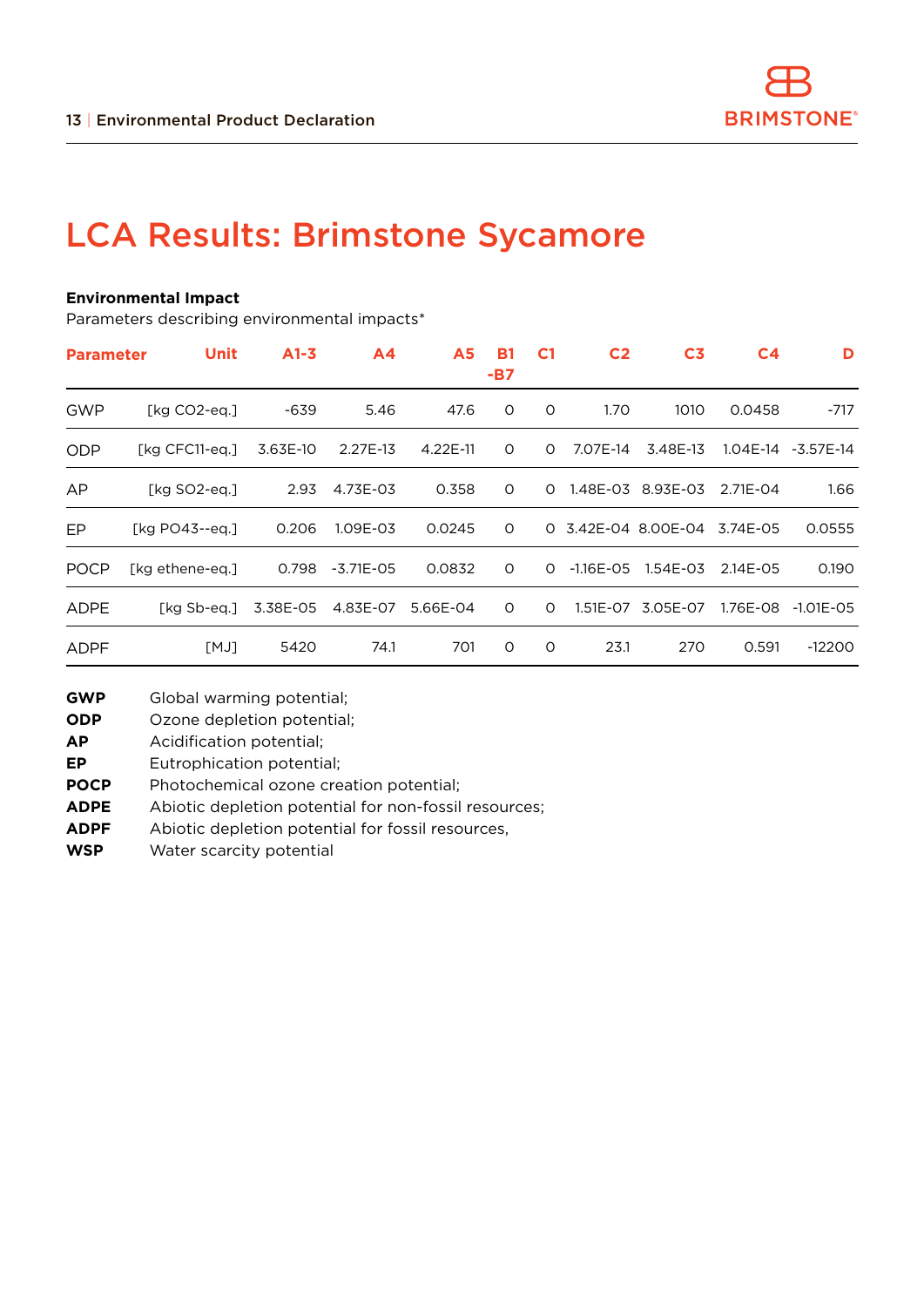#### **Resource Use and Primary Energy**

Parameters describing resource use, secondary materials and fuels, use of water\*

| Para-<br>meter | Unit | $A1-3$   | A4       | A <sub>5</sub>    | <b>B1</b><br>$-B7$ | C <sub>1</sub> | C <sub>2</sub> | C <sub>3</sub> | C <sub>4</sub>    | D        |
|----------------|------|----------|----------|-------------------|--------------------|----------------|----------------|----------------|-------------------|----------|
| <b>PERE</b>    | [MJ] | 18100    | 3.89     | 1830              | 0                  | 0              | 1.21           | $-10400$       | 0.0760            | 11400    |
| <b>PERM</b>    | [MJ] | 10400    | $\circ$  | O                 | $\circ$            | $\circ$        | $\circ$        | $\circ$        | $\circ$           | 0        |
| <b>PERT</b>    | [MJ] | 28500    | 3.89     | 1830              | $\circ$            | $\circ$        | 1.21           | $-10400$       | 0.0760            | 11400    |
| <b>PENRE</b>   | [MJ] | 5810     | 74.5     | 751               | $\circ$            | O              | 23.3           | 270            | 0.614             | $-12200$ |
| <b>PENRM</b>   | [MJ] | $\circ$  | $\circ$  | O                 | $\circ$            | $\circ$        | $\circ$        | $\circ$        | O                 | 0        |
| <b>PENRT</b>   | [MJ] | 5810     | 74.5     | 751               | $\circ$            | O              | 23.3           | 270            | 0.614             | $-12200$ |
| SM             | [kg] | $\circ$  | $\circ$  | 0                 | $\circ$            | $\circ$        | $\circ$        | $\circ$        | O                 | 0        |
| <b>RSF</b>     | [MJ] | 6.61E-11 | 3.67E-28 | 6.61E-12          | O                  | 0              | 1.14E-28       |                | 1.34E-28 9.30E-24 | 12600    |
| <b>NRSF</b>    | [MJ] | 1.43E-03 |          | 5.58E-27 1.43E-04 | $\circ$            | 0              | 1.74E-27       | 2.03E-27       | 1.09E-22          | $\circ$  |
| <b>FW</b>      | [m3] | 0.682    | 7.16E-03 | 0.143             | O                  | O              | 2.24E-03       | $2.61E - 03$   | 1.17E-04          | 0.0631   |

| <b>PERE</b>  | Use of renewable primary energy excluding renewable<br>primary energy resources used as raw materials; |
|--------------|--------------------------------------------------------------------------------------------------------|
| <b>PERM</b>  | Use of renewable primary energy resources used as<br>raw materials:                                    |
| <b>PERT</b>  | Total use of renewable primary energy resources;                                                       |
| <b>PENRE</b> | Use of non-renewable primary energy excluding                                                          |
|              | non-renewable primary energy resources used as raw materials;                                          |
| <b>PENRM</b> | Use of non-renewable primary energy resources used                                                     |
|              | as raw materials:                                                                                      |
| <b>PENRT</b> | Total use of non-renewable primary energy resources;                                                   |
| SΜ           | Use of secondary material;                                                                             |
| <b>RSF</b>   | Use of renewable secondary fuels;                                                                      |
| <b>NRSF</b>  | Use of non-renewable secondary fuels;                                                                  |
| <b>FW</b>    | Use of net fresh water                                                                                 |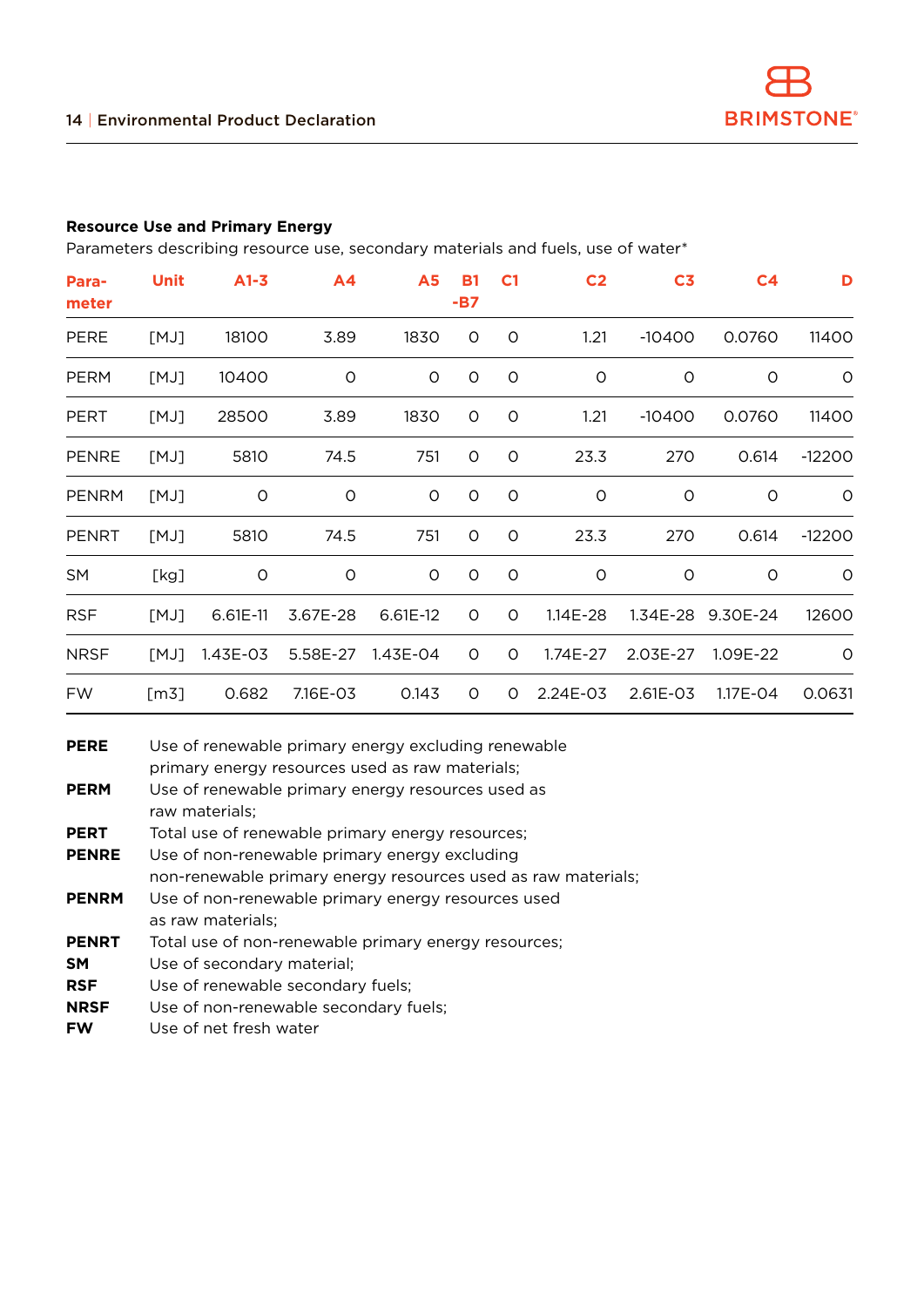#### **Ouput flows at end of life and waste categories**

Parameters describing environmental impacts\*

| Para-<br>meter | Unit | $A1-3$                     | A4       | A5      | <b>B1</b><br>-B7 | C <sub>1</sub> | C <sub>2</sub> | C <sub>3</sub>    | C <sub>4</sub> | D                                      |
|----------------|------|----------------------------|----------|---------|------------------|----------------|----------------|-------------------|----------------|----------------------------------------|
| <b>HWD</b>     | [kg] | 4.94E-04 3.93E-06 5.05E-05 |          |         | $\circ$          | $\circ$        | 1.23E-06       |                   |                |                                        |
| <b>NHWD</b>    | [kg] | 11.5                       | 5.98E-03 | 2.50    | 0                | O              |                | 1.87E-03 3.38E-03 | 2.88           | 7.30                                   |
| <b>RWD</b>     | [kg] | 0.157                      | 1.56E-04 | 0.0203  | $\circ$          |                |                |                   |                | 0 4.86E-05 2.95E-04 8.88E-06 -7.20E-03 |
| CRU            | [kg] | O                          | O        | 0       | $\circ$          | $\circ$        | O              | O                 | $\circ$        | $\circ$                                |
| <b>MFR</b>     | [kg] | O                          | O        | 0       | $\circ$          | $\circ$        | O              | O                 | $\circ$        | $\circ$                                |
| <b>MER</b>     | [kg] | O                          | O        | 57.1    | $\circ$          | $\circ$        | O              | 571               | $\circ$        | $\circ$                                |
| EEE            | [MJ] | O                          | O        | $\circ$ | $\circ$          | $\circ$        | O              | $\Omega$          | $\circ$        | $\circ$                                |
| EET            | [MJ] | $\circ$                    | $\circ$  | 0       | $\circ$          | $\circ$        | $\circ$        | O                 | O              | $\circ$                                |

- **HWD** Hazardous waste disposed;
- **NHWD** Non-hazardous waste disposed;
- **RWD** Radioactive waste disposed;
- **CRU** Components for re-use;
- **MFR** Materials for recycling;
- **MER** Materials for energy recovery;
- **EEE** Exported electrical energy;
- **EET** Exported thermal energy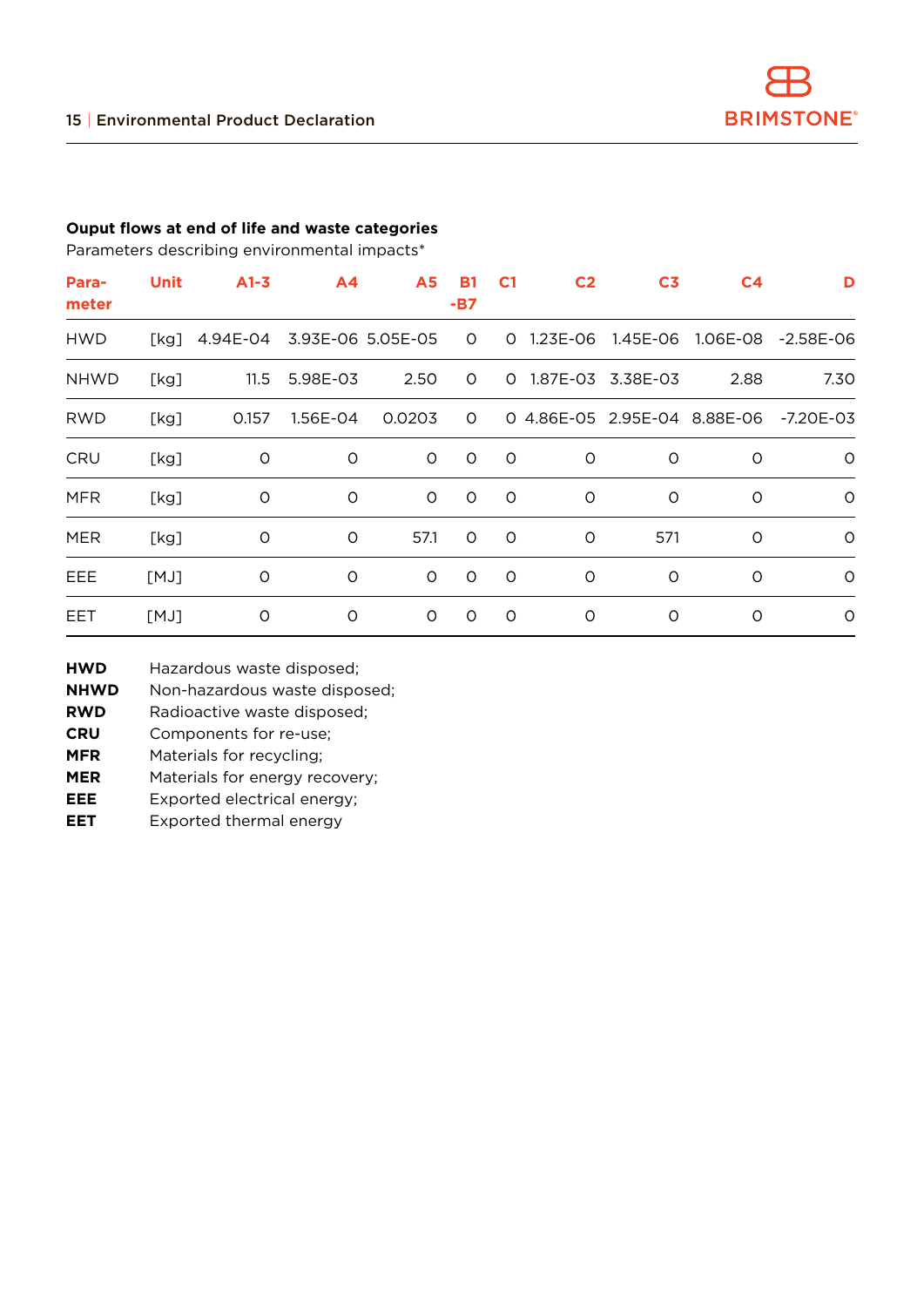### LCA Results: Brimstone Poplar

#### **Environmental Impact**

Parameters describing environmental impacts\*

| <b>Parameter</b> | <b>Unit</b>       | $A1-3$   | A <sub>4</sub>   | <b>A5</b>  | <b>B1</b><br>-B7 | C <sub>1</sub> | C <sub>2</sub> | C <sub>3</sub>      | C <sub>4</sub> | D                   |
|------------------|-------------------|----------|------------------|------------|------------------|----------------|----------------|---------------------|----------------|---------------------|
| GWP              | [kg CO2-eg.]      | -453     | 3.91             | 37.4       | $\Omega$         | 0              | 1.22           | 720                 | 0.0457         | $-513$              |
| <b>ODP</b>       | [kg CFC11-eg.]    | 2.73E-10 | 1.62E-13         | $3.31E-11$ | 0                | O              | 5.07E-14       | 2.49E-13            |                | 1.04E-14 - 2.56E-14 |
| AP               | [kg SO2-eg.]      | 2.18     | 3.39E-03         | 0.283      | $\circ$          | $\Omega$       | 1.06E-03       | 6.39E-03            | 2.71E-04       | 1.19                |
| EP.              | $[kq P043 - eq.]$ | 0.156    | 7.83E-04         | 0.0194     | $\circ$          |                |                | 0 2.45E-04 5.72E-04 | 3.74E-05       | 0.0397              |
| <b>POCP</b>      | [kg ethene-eg.]   |          | 0.724 - 2.66E-05 | 0.0757     | $\Omega$         | $\Omega$       | -8.31E-06      | 1.10E-03            | 2.14E-05       | 0.136               |
| <b>ADPE</b>      | [kg Sb-eg.]       | 2.86E-05 | 3.45E-07         | 5.65E-04   | $\circ$          | $\circ$        | 1.08E-07       | 2.19E-07            |                | 1.76E-08 -7.26E-06  |
| <b>ADPF</b>      | [MJ]              | 3810     | 53.0             | 529        | $\circ$          | $\circ$        | 16.6           | 193                 | 0.591          | $-8710$             |

**GWP** Global warming potential;

**ODP** Ozone depletion potential;

**AP** Acidification potential;

**EP** Eutrophication potential;

**POCP** Photochemical ozone creation potential;

**ADPE** Abiotic depletion potential for non-fossil resources;

**ADPF** Abiotic depletion potential for fossil resources,

**WSP** Water scarcity potential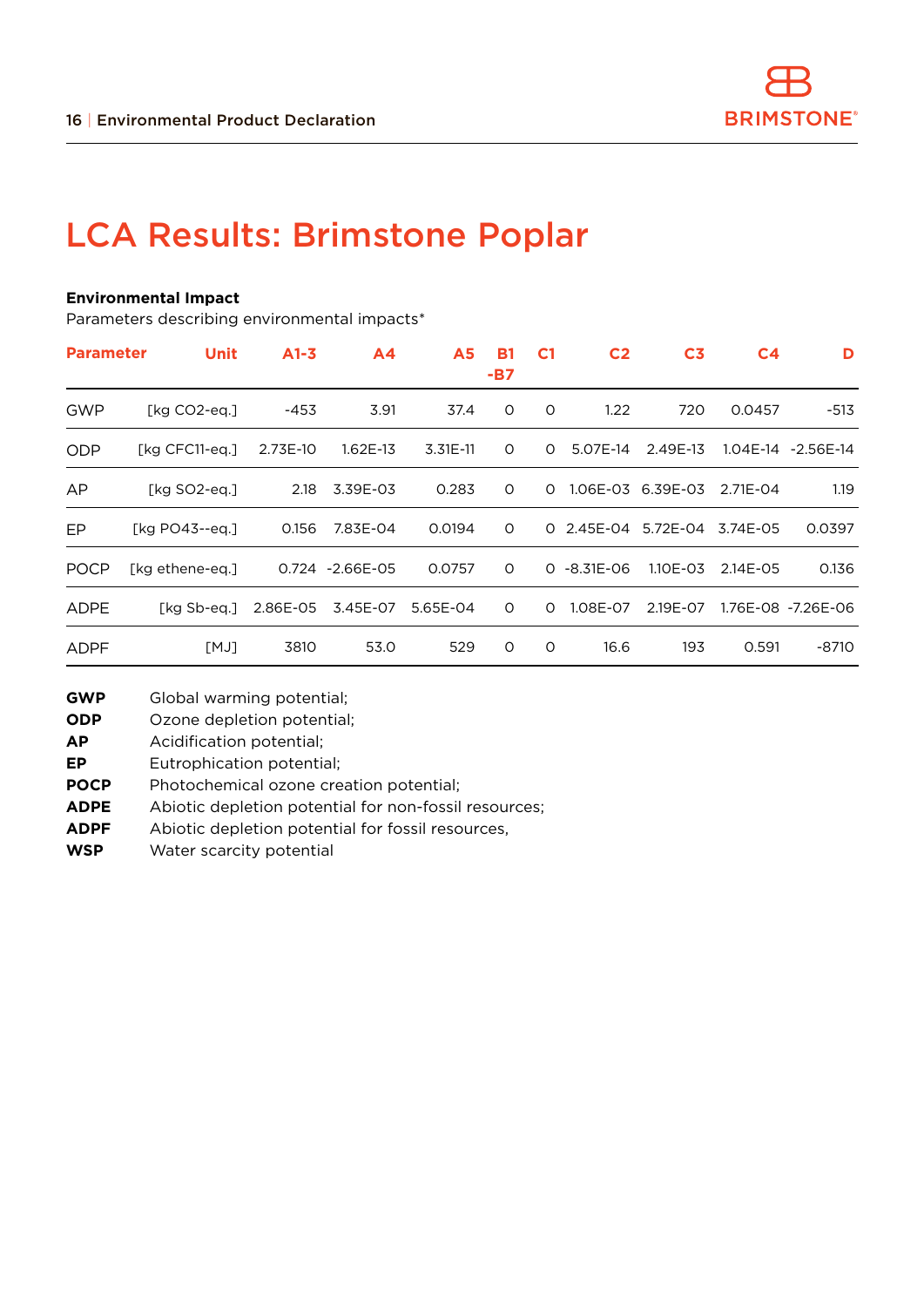#### **Resource Use and Primary Energy**

Parameters describing resource use, secondary materials and fuels, use of water\*

| Para-<br>meter | Unit | $A1-3$     | A <sub>4</sub>    | <b>A5</b> | <b>B1</b><br>-B7 | C <sub>1</sub> | C <sub>2</sub> | C <sub>3</sub> | C <sub>4</sub> | D       |
|----------------|------|------------|-------------------|-----------|------------------|----------------|----------------|----------------|----------------|---------|
| <b>PERE</b>    | [MJ] | 13000      | 2.79              | 1330      | O                | O              | 0.87           | $-7450$        | 0.0760         | 8200    |
| <b>PERM</b>    | [MJ] | 7460       | $\circ$           | 0         | O                | $\circ$        | $\circ$        | $\circ$        | $\circ$        | $\circ$ |
| <b>PERT</b>    | [MJ] | 20500      | 2.79              | 1330      | O                | $\circ$        | 0.87           | -7450          | 0.0760         | 8200    |
| <b>PENRE</b>   | [MJ] | 4180       | 53.4              | 578       | O                | $\circ$        | 16.7           | 194            | 0.614          | $-8730$ |
| <b>PENRM</b>   | [MJ] | $\circ$    | $\circ$           | O         | O                | O              | $\circ$        | O              | O              | $\circ$ |
| <b>PENRT</b>   | [MJ] | 4180       | 53.4              | 578       | O                | $\circ$        | 16.7           | 194            | 0.614          | $-8730$ |
| SM             | [kg] | O          | $\circ$           | $\circ$   | $\circ$          | $\circ$        | $\circ$        | $\circ$        | $\circ$        | 0       |
| <b>RSF</b>     | [MJ] | $3.35E-11$ | 2.63E-28          | 3.35E-12  | 0                | 0              | 8.22E-29       | 9.59E-29       | 9.30E-24       | 9000    |
| <b>NRSF</b>    | [MJ] | 7.26E-04   | 3.99E-27 7.26E-05 |           | 0                | O              | 1.25E-27       | 1.46E-27       | 1.09E-22       | $\circ$ |
| <b>FW</b>      | [m3] | 0.600      | 5.13E-03          | 0.134     | 0                | 0              | 1.61E-03       | 1.87E-03       | 1.17E-04       | 0.0452  |

| <b>PERE</b>  | Use of renewable primary energy excluding renewable           |
|--------------|---------------------------------------------------------------|
|              | primary energy resources used as raw materials;               |
| <b>PERM</b>  | Use of renewable primary energy resources used as             |
|              | raw materials:                                                |
| <b>PERT</b>  | Total use of renewable primary energy resources;              |
| <b>PENRE</b> | Use of non-renewable primary energy excluding                 |
|              | non-renewable primary energy resources used as raw materials; |
| <b>PENRM</b> | Use of non-renewable primary energy resources used            |
|              | as raw materials;                                             |
| <b>PENRT</b> | Total use of non-renewable primary energy resources;          |
| SΜ           | Use of secondary material;                                    |
| RSF          | Use of renewable secondary fuels;                             |
| <b>NRSF</b>  | Use of non-renewable secondary fuels;                         |
| FW           | Use of net fresh water                                        |
|              |                                                               |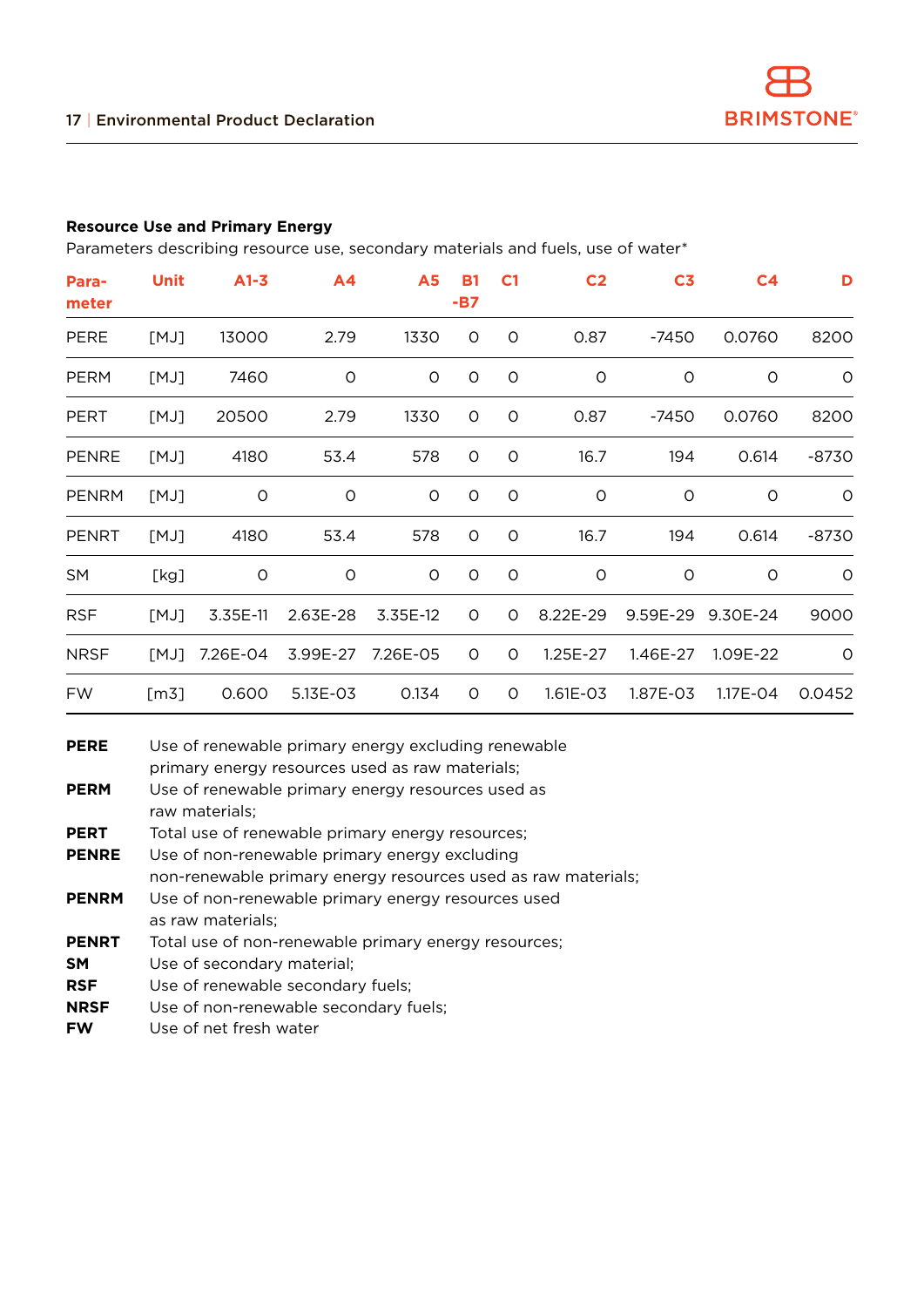#### **Ouput flows at end of life and waste categories**

Parameters describing environmental impacts\*

| Para-<br>meter | Unit | $A1-3$   | A4           | <b>A5</b>         | <b>B1</b><br>-B7 | C <sub>1</sub> | C <sub>2</sub>      | C <sub>3</sub> | C <sub>4</sub>               | D             |
|----------------|------|----------|--------------|-------------------|------------------|----------------|---------------------|----------------|------------------------------|---------------|
| <b>HWD</b>     | [kg] | 4.77E-04 |              | 2.81E-06 4.86E-05 | $\circ$          |                |                     |                | 0 8.80E-07 1.04E-06 1.06E-08 | $-1.85E - 06$ |
| <b>NHWD</b>    | [kg] | 8.77     | 4.29E-03     | 2.23              | $\circ$          |                | 0 1.34E-03 2.42E-03 |                | 2.88                         | 5.23          |
| <b>RWD</b>     | [kg] | 0.150    | $1.12E - 04$ | 0.0196            | $\circ$          |                | 0 3.49E-05          |                | 2.11E-04 8.88E-06            | $-5.16E - 03$ |
| CRU            | [kg] | $\circ$  | $\circ$      | 0                 | $\circ$          | $\circ$        | O                   | O              | O                            | $\circ$       |
| <b>MFR</b>     | [kg] | $\circ$  | $\circ$      | 0                 | $\circ$          | $\circ$        | $\circ$             | O              | $\circ$                      | $\circ$       |
| <b>MER</b>     | [kg] | $\circ$  | O            | 40.9              | $\circ$          | $\circ$        | O                   | 409            | O                            | $\circ$       |
| EEE            | [MJ] | O        | O            | 0                 | $\circ$          | $\circ$        | O                   | O              | $\circ$                      | $\circ$       |
| EET            | [MJ] | O        | O            | 0                 | 0                | $\circ$        | O                   | O              | $\circ$                      | 0             |

- **HWD** Hazardous waste disposed;
- **NHWD** Non-hazardous waste disposed;
- **RWD** Radioactive waste disposed;
- **CRU** Components for re-use;
- **MFR** Materials for recycling;
- **MER** Materials for energy recovery;
- **EEE** Exported electrical energy;
- **EET** Exported thermal energy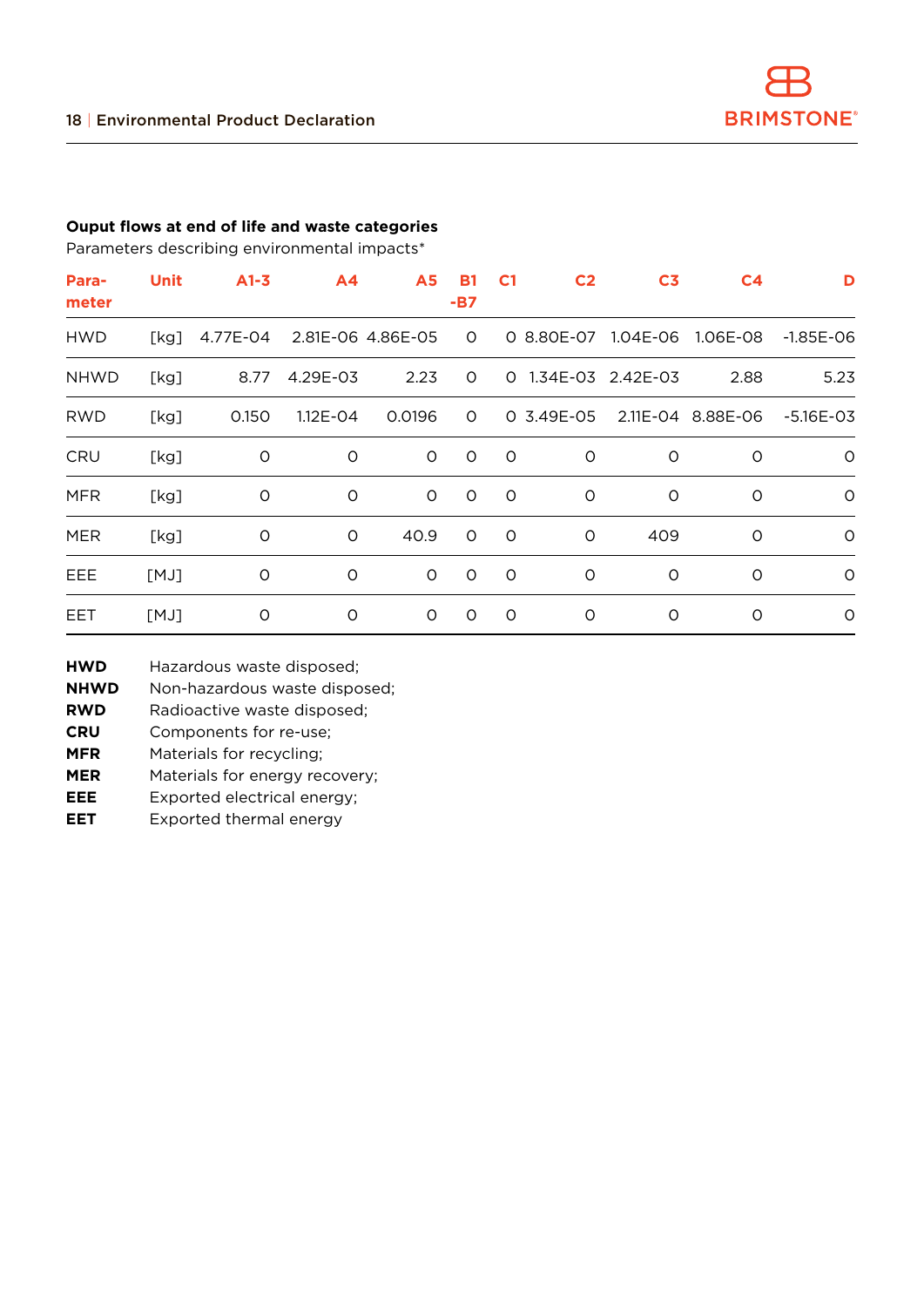

### Interpretation

Figure 2 below, shows a detailed breakdown of the Green House Gas (GHG) removals and emissions over the life cycle of the Brimstone boards.

During forest growth a large amount of carbon is sequestered in the wood of the trees used to make the Brimstone products. Ash, sycamore and poplar differ in density so the amount of carbon sequestered per m3 varies depending on the species, with ash, the densest, storing the most and poplar, the lightest, storing the least. This difference in density also explains the variation in the carbon footprint results for other stages in the product life cycle seen for the different wood species.

Much of the carbon sequestered during tree growth remains contained within the Brimstone product, but offcuts and wood chips generated during the manufacturing process are used as fuel for the kiln, where the sequestered carbon is released as carbon dioxide back to the atmosphere. Overall, the use of biomass fuel is carbon neutral as the emissions are balanced by the uptake. Electricity is used in the milling and kilning process, which does contribute some fossil GHG emissions.

The thermal modification process uses less energy than is needed for wood drying and so has smaller GHG emissions. However, this is all fuelled by natural gas, a fossil resource and so these emissions are not offset by carbon uptake from forestry.

Transport associated with bringing cut lumber to the mill is noticeable but other transport steps are relatively insignificant in the context of the full life cycle. Likewise, GHG emissions associated with other wood processing activities, such as preparation for thermal modification and profiling, are also small.

The other major GHG emissions occur at the end of life stage, and are related to the use of the Brimstone boards as renewable secondary fuel. As with the wood chips used in the kiln, these emissions are offsetting the carbon uptake that occurred during forestry at the start of the life cycle, and so do not result in a net increase in GHG emissions.

By generating this renewable secondary fuel at end of life additional potential benefits can be achieved by substituting for fossil fuels that would otherwise be used. These potential benefits are reported in module D and assume that they replace energy from natural gas. If dirtier fuels, such as coal, were substituted, the potential benefits would be even greater.

1. Some of these woodchips are sold externally but only the sequestered carbon associated with the Brimstone product and fuel used in the kiln is represented in the figure.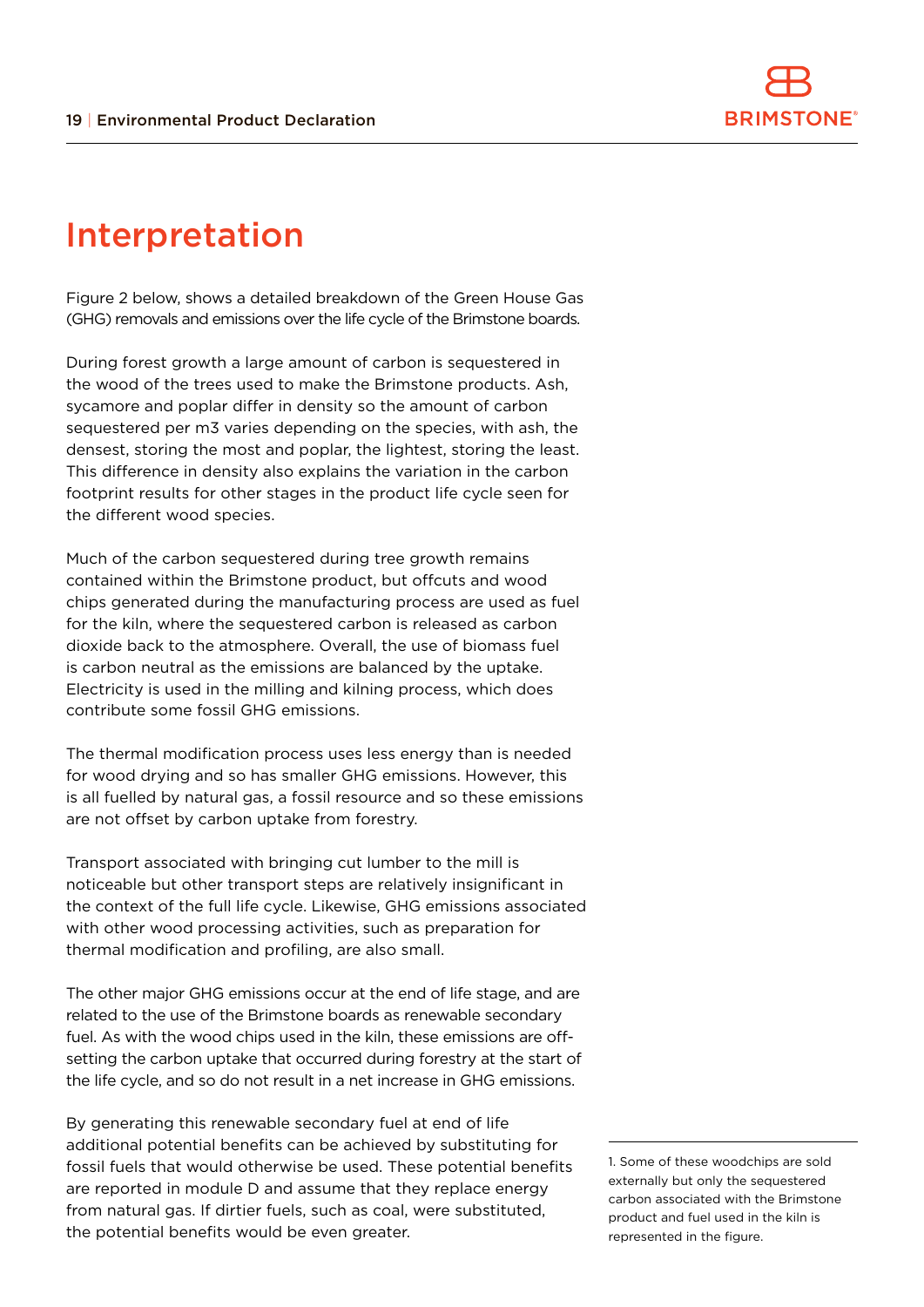#### **Figure 2**

Diagram showing the GHG removals and emissions associated with each step in the life cycle of Brimstone Ash, Sycamore and Poplar.

**Brimstone Ash Brimstone Sycamore Brimstone Poplar** 

|                    |                |                        | $-2223$                       |  |
|--------------------|----------------|------------------------|-------------------------------|--|
|                    | A1             | Forestry               | $-2005$                       |  |
|                    |                |                        | $-1420$                       |  |
|                    |                |                        | 93                            |  |
|                    | A2             | Transport to           | 90                            |  |
|                    |                | manufacturer           | 65                            |  |
|                    | A3             | Milling                | 1240                          |  |
|                    |                | and Kilning            | 1121                          |  |
|                    |                |                        | 821                           |  |
|                    | A3             | Preparation for        | 3                             |  |
|                    |                | thermal mod.           | 3                             |  |
|                    |                |                        | $\mathbf 2$                   |  |
|                    | A3             | Thermal                | 177                           |  |
|                    |                | modification           | 146                           |  |
|                    |                |                        | 74<br>$\overline{\mathbf{z}}$ |  |
|                    | A3             | Profiling              | 6                             |  |
|                    |                |                        | 4                             |  |
|                    |                |                        | $\bf 6$                       |  |
|                    | A4             | Transport to           | ${\bf 5}$                     |  |
|                    |                | building site          | $\overline{\mathbf{4}}$       |  |
|                    |                |                        | 52                            |  |
|                    | A5             | Installation           | 48                            |  |
|                    |                |                        | $37\,$                        |  |
|                    |                |                        | $\mathbf{o}$                  |  |
|                    | $\sf B$        | Use and<br>maintenance | $\mathbf{o}$                  |  |
|                    |                |                        | $\mathbf{o}$                  |  |
|                    |                | Deconstruction         | $\mathbf 0$                   |  |
|                    | C1             | / Demolition           | $\mathbf{o}$                  |  |
|                    |                |                        | $\mathbf{o}$                  |  |
|                    | C <sub>2</sub> | Transport to           | $\mathbf 2$                   |  |
|                    |                | end of life            | $\mathbf 3$                   |  |
|                    |                |                        | 1                             |  |
|                    | $C3$           | Waste                  | 1110                          |  |
| دَيْمَ             |                | recovery               | 1010                          |  |
|                    |                |                        | 720                           |  |
|                    | C4             | Waste                  | $\mathbf{o}$                  |  |
| $\vec{\mathbb{I}}$ |                | disposal               | $\mathbf 0$<br>$\mathbf 0$    |  |
|                    |                |                        | $-793$                        |  |
|                    | $\mathsf D$    | Recovery               | $-717$                        |  |
|                    |                | potential              | $-513$                        |  |
|                    |                |                        | $-320$                        |  |
|                    | $A-$           | Total                  | $-292$                        |  |
|                    | $\mathsf{D}$   |                        | $-206$                        |  |
|                    |                |                        |                               |  |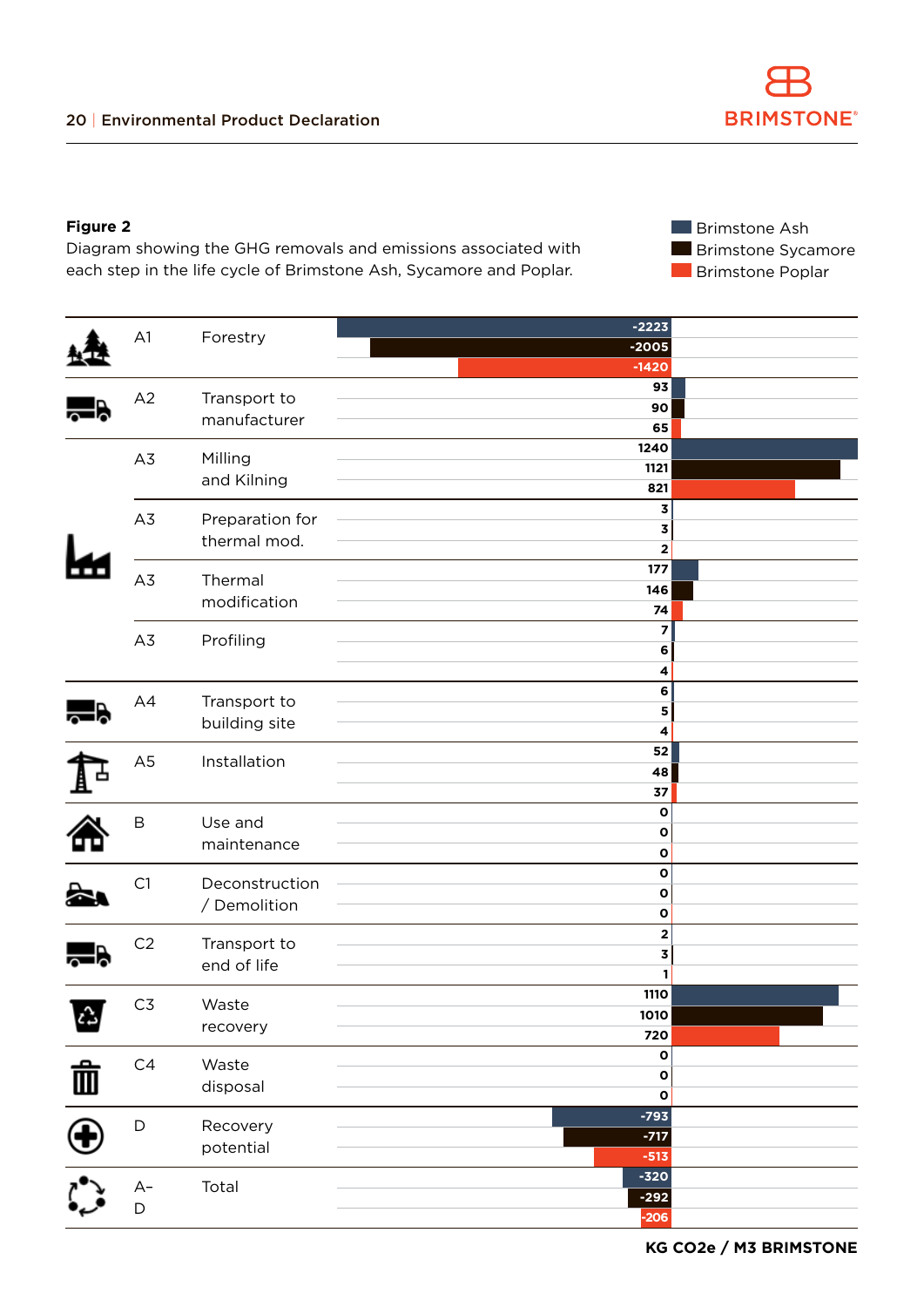

#### **Evidence for tests or certificates**

Tests of thermally modified timber durability against wood decay fungi and selected physical and mechanical properties: for Brimstone Ash and Brimstone Poplar (EPH Dresden, 2018) and for Brimstone Sycamore (EPH Dresden, 2019).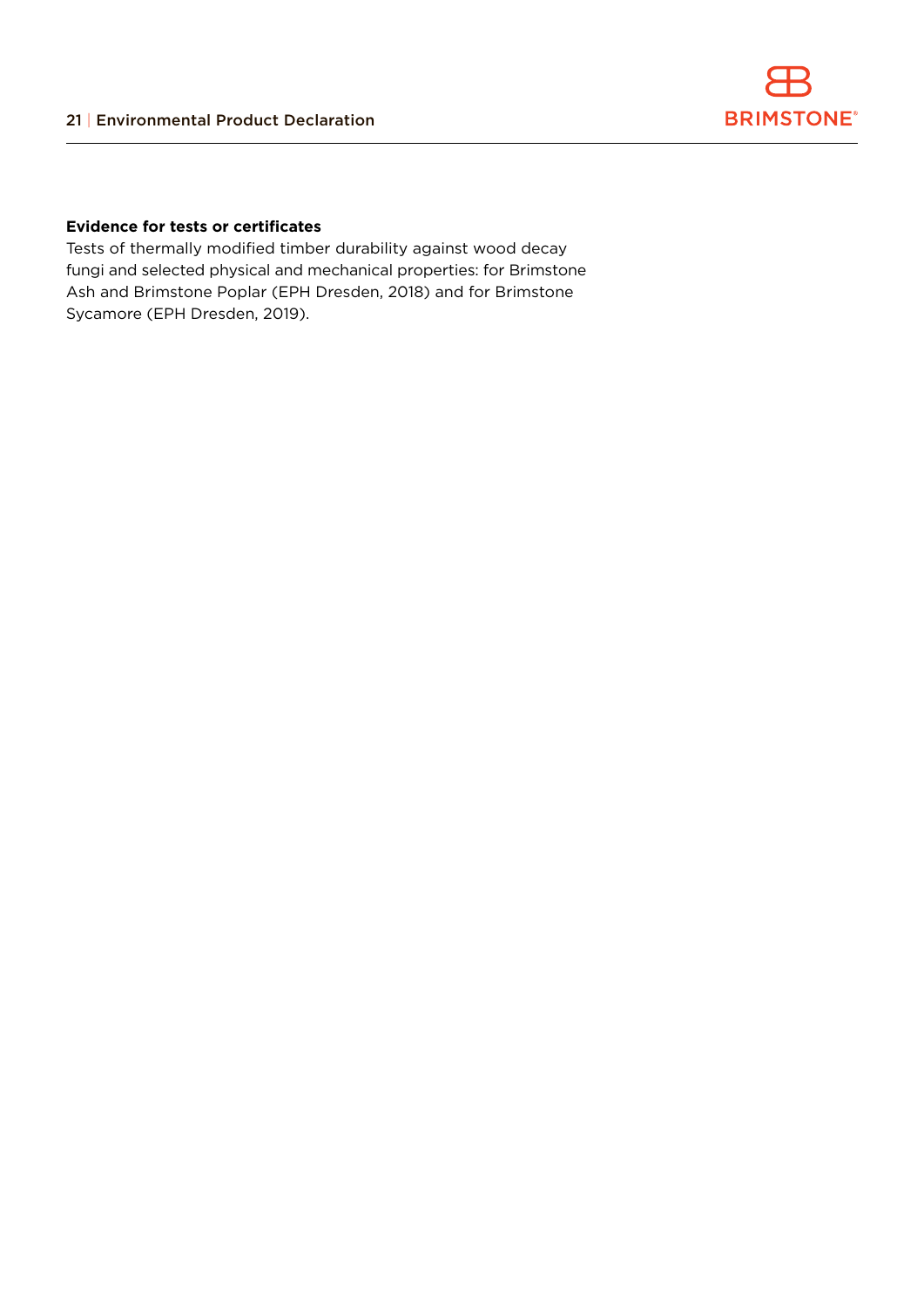

### References

CEN. (2013). EN 15804 Sustainability of construction works - Environmental product declarations - Core rules for the product category of construction products. Brussels: European Committee for Standardization.

CEN. (2014). EN 16485 - Round and sawn timber - Environmental Product Declarations - Product category rules for wood and wood-based products for use in construction. Brussels: European Committee for Standardization.

EPH Dresden. (2018). Test Report 2217011/A1 - Test of thermally modified timber (TMT): durability against wood decay fungi and selected physical and mechanical properties. Retrieved from https://www.vastern.co.uk/wp-content/uploads/2018/07/2217011\_ A1\_Vastern\_report-batch1.pdf

EPH Dresden. (2019). Test Report 2218026 - Test of thermally modified timber (TMT): durability against wood decay fungi and selected physical and mechanical properties.

IEPDS. (2018, 12 07). General Programme Instructions. Retrieved from International EPD System: https://www.environdec.com/ The-International-EPD-System/General-Programme-Instructions/

IEPDS. (2018). Product Category Rules (PCR): Construction products and construction services. PCR 2012:01 Version 2.3. International EPD System.

IEPDS. (2018). SUB-PCR to PCR 2012:01: Wood and wood-based products for use in construction. PCR 2012:01-SUB-PCR-E. International EPD System.

ISO. (2006). ISO 14025: Environmental labels and declarations – Type III environmental declarations – Principles and procedures. Geneva: International Organization for Standardization.

ISO. (2006). ISO 14025: Environmental labels and declarations – Type III environmental declarations – principles and procedures. Geneva: International Organization for Standardization.

JRC. (2010). ILCD Handbook: General guide for Life Cycle Assessment – Detailed guidance. EUR 24708 EN (1st ed.). Luxembourg: Joint Research Centre.

thinkstep. (2018). GaBi LCA Database Documentation. Retrieved from thinkstep AG: http://www.gabi-software.com/international/ databases/gabi-databases/

Vastern Timber. (2018, December ). Vastern Timber Brimstone Ash Product. Retrieved from Vastern Timber : https://www.vastern. co.uk/cladding/brimstone-ash/